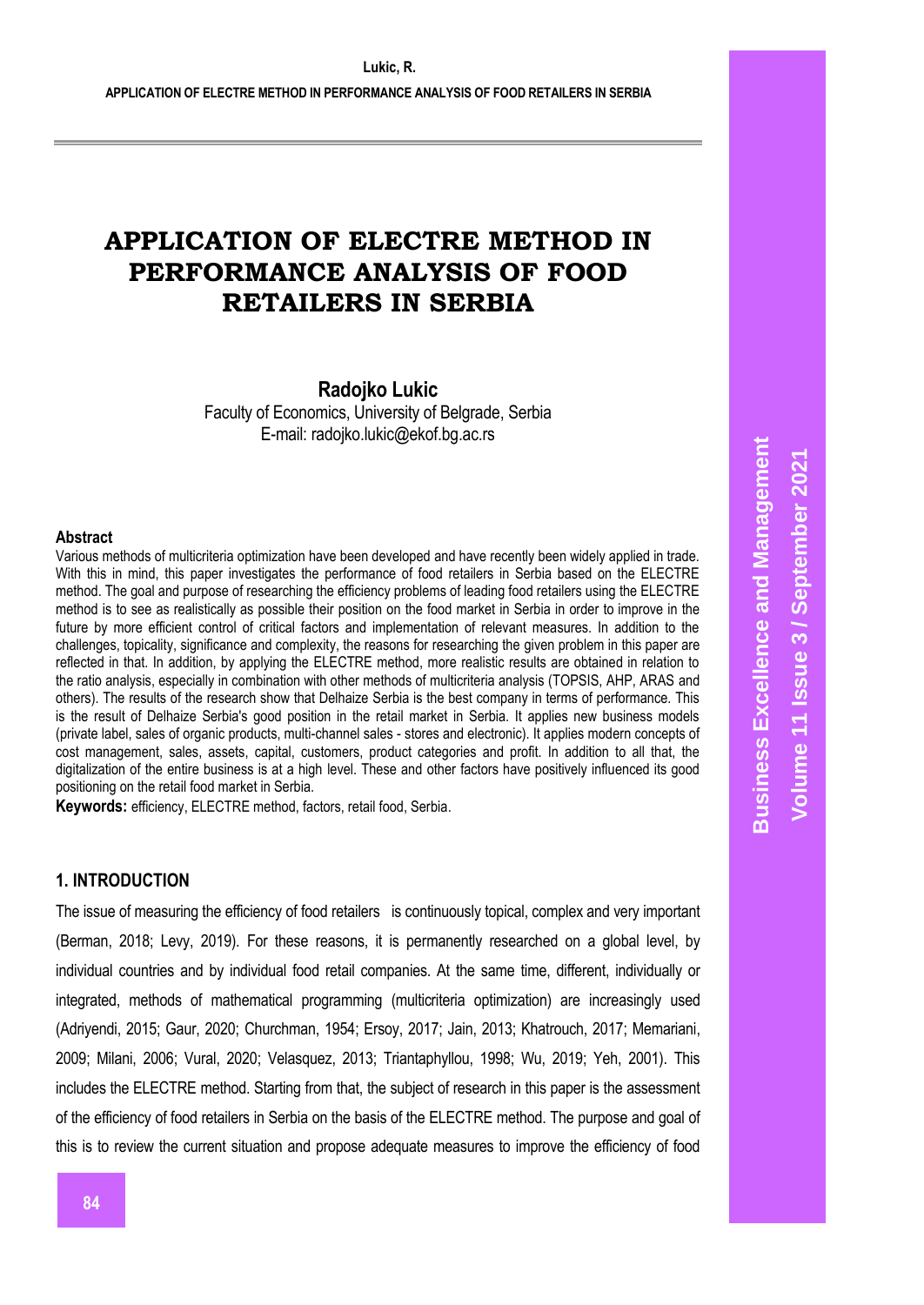retailers in Serbia in the future. This, among other things, reflects the scientific and professional contribution of this paper.

Recently, an increasingly rich literature has been devoted to the analysis of the efficiency of enterprises, including trade, using the ELECTRE method ( Burinskiene, 2014; Wu,, 2019) . In this paper, as far as we know, for the first time in the literature in Serbia and analyzes the efficiency (performance measures) of food retailers in Serbia using the ELECTRE method, which is not the case with other methods (Lukic, 2011, 2019, 2020a, b, c, d, 2021a, b, c, d, e).

The basic hypothesis of the research is that continuous monitoring of the dynamics of efficiency of food retailers in all countries, which means in Serbia, is a prerequisite for its improvement in the future. This provides a basis for timely action in that direction by taking appropriate measures.

The research methodology of the given hypothesis is based on the application of the ELECTRE method. This method can play a significant role in improving the efficiency of retail companies that sell food in Serbia. It makes it easier to see as fully as possible which are the most favourable alternatives (i.e. in our case which are the best food retailers in Serbia in terms of performance) under the given criteria in specific circumstances and limitations.

Empirical data for the needs of research on the issues treated in this paper were obtained from the Business Registers Agency of the Republic of Serbia. In methodological terms, they are "produced" in accordance with relevant international standards and, given that, there are no restrictions on the international comparability of initial data and results.

# **2. ELECTRE METHOD**

The main purpose of the ELECTRE (ELimination and Choice Expressing the REality) method is to enable the comparison of alternatives in pairs for each criterion. As part of the successive comparison of the relationship of preferential superiority of alternatives, the agreement index is defined as the amount of evidence supporting the result that "alternative *Aj* is superior to alternative *Ak* " or "more important", while the index of disagreement is opposite to the compatibility index. The ELECTRE method is particularly suitable for solving decision-making problems involving several criteria, with many alternatives being superior (Triantaphyllou, 2018; Khatrouch, 2017; Vural, 2020; Velasquez, 2013). The ELECTRE method takes place through the following steps (Vural, 2020):

*Step 1.* Creating a decision matrix (A).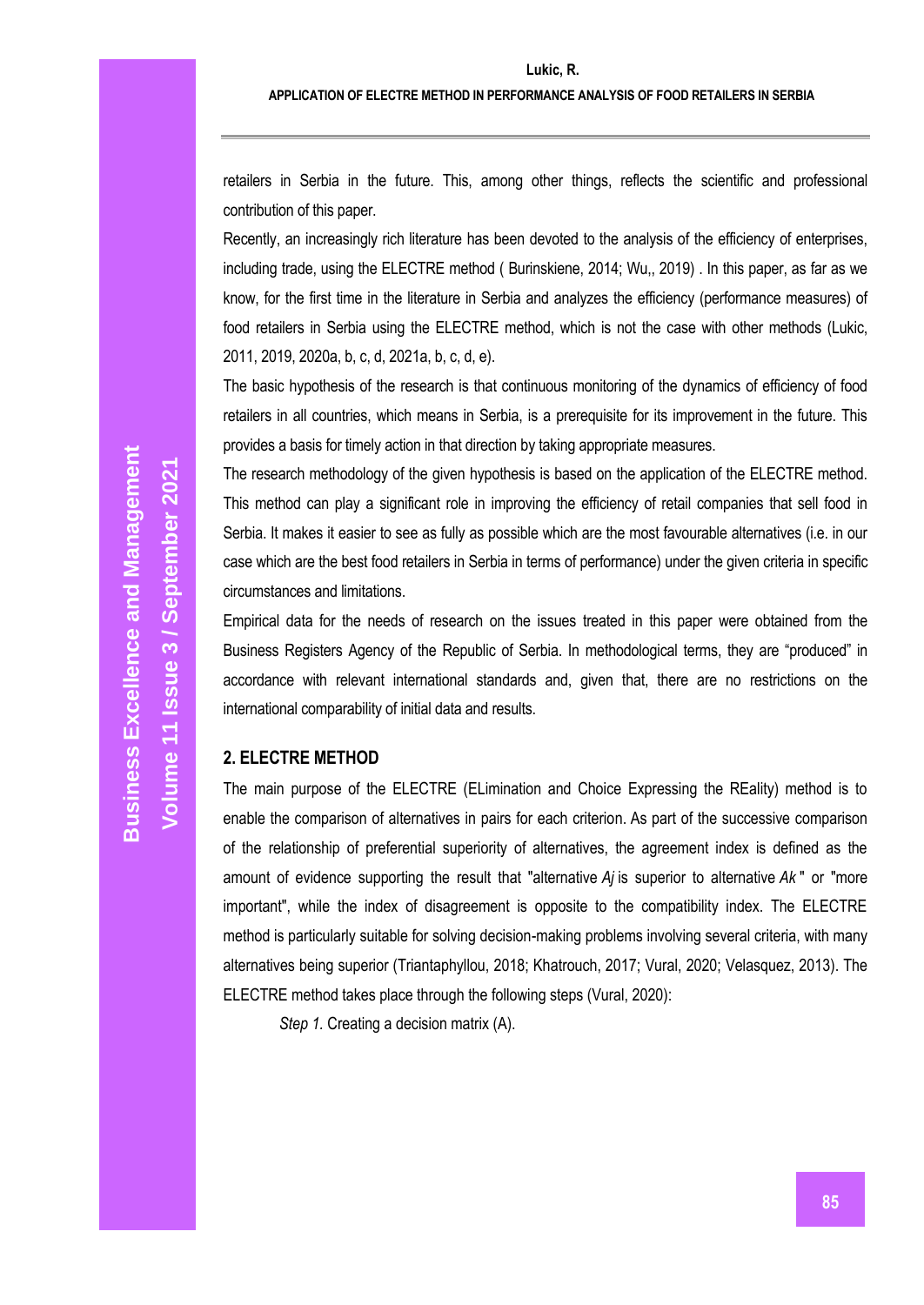The decision matrix (A*)*, in which the criteria (for evaluation) are presented in columns and alternatives in rows, is formulated as follows:

$$
A_{ij} = \begin{bmatrix} a_{11} & a_{12} & \dots & a_{1n} \\ a_{21} & a_{22} & \dots & a_{2n} \\ \vdots & \vdots & \vdots & \vdots \\ a_{m1} & a_{m2} & \dots & a_{mn} \end{bmatrix}
$$

*Step 2.* Creating a standard decision matrix (X).

Decision matrix A is transformed by normalization into a standard structure of the decision matrix. Different normalization formulas are used for the criteria of benefits (utility) and costs. Normalization for benefit criteria is:

$$
x_{ij} = \frac{a_{ij}}{\sqrt{\sum_{i=1}^{n} a_{ij}^2}} \quad i = 1, ..., m \quad j = 1, ..., n. \tag{1}
$$

Normalization for cost criteria is:

$$
x_{ij} = \frac{\frac{1}{a_{ij}}}{\sqrt{\left(\frac{1}{a_{ij}}\right)^2}} \quad i = 1, ..., m \quad j = 1, ..., n. \tag{2}
$$

The standard decision matrix (*X*) generated with the given formulas is:

|          | $\lceil x_{11} \rceil$   | $x_{12}$ |              | $\cdots$ $x_{1n}$ |  |
|----------|--------------------------|----------|--------------|-------------------|--|
|          | $x_{21}$                 | $x_{22}$ |              | $\cdots$ $x_{2n}$ |  |
| $x_{ij}$ |                          |          |              |                   |  |
|          | $\lfloor x_{m1} \rfloor$ | $x_{m2}$ | $\mathbf{r}$ | $x_{mn}$          |  |

*Step 3.* Creating a weighted (weight) normalized decision matrix (Y).

The standardized matrix is multiplied by the values of *W<sup>j</sup>* to obtain a weighted (weight) normalized decision matrix ( *Y* ):

$$
y_{ij} = \begin{bmatrix} W_1x_{11} & W_2x_{12} & \cdots & W_nx_{1n} \\ W_1x_{21} & W_2x_{22} & \cdots & W_nx_{2n} \\ \vdots & \vdots & \vdots & \vdots \\ W_1x_{m1} & W_2x_{m2} & \cdots & W_nx_{mn} \end{bmatrix} \\ Y_{ij} = W_jx_{ij} \\ i = 1, \ldots, m \ \ j = 1, \ldots, n.
$$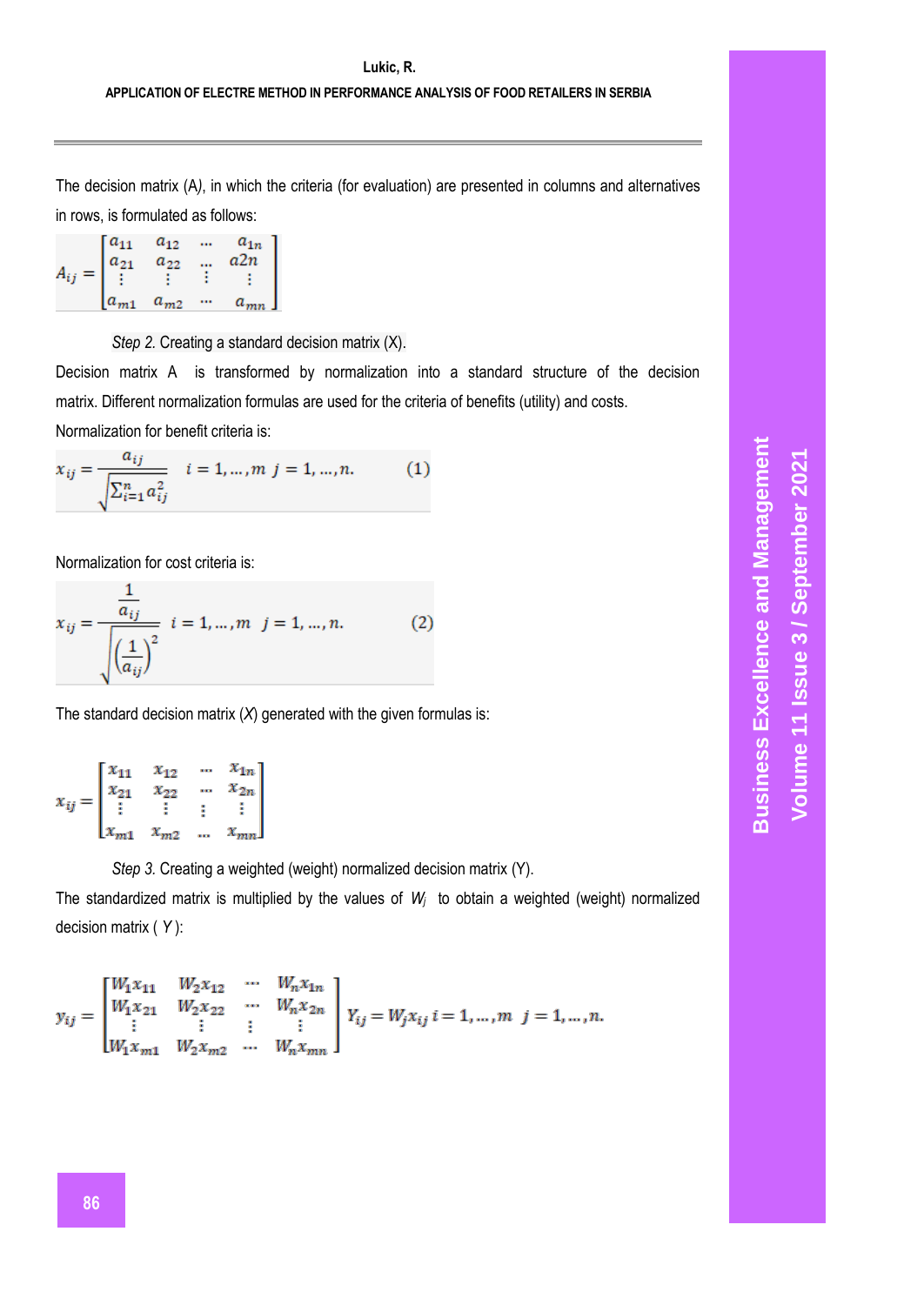$$
\left(\sum_{i=1}^{n} W_j = 1\right). \tag{3}
$$

where *Wj* weight *j th* criterion (Triantaphyllou, 1998).

*Step 4* . Determining the set of agreement and disagreement.

The criteria for each pairwise comparison was divided into two separate groups. In the case when alternatives that represent a future solution to the problem are not "the best" according to all criteria, they are then asked to be "better" according to most criteria, and comparisons are made in pairs (Milani, 2006). The characteristics of the ELECTRE method are that each set of consents ( $C_{k}$ ) corresponds to a set of disagreements ( *Dkl*), ie that there are as many sets of disagreements as there are sets of consents. The set of elements of disagreement consists of j values that do not belong to the corresponding set of consents. The agreement set  $C_{k}$  of two alternatives  $A_k$  and  $A_l$  where  $k \ge 1$  and *l* ≥ 1, is defined as the set of all criteria so that *A<sup>k</sup>* preferred over *A<sup>l</sup>* It is displayed as follows:

$$
C_{kl} = \{j, |y_{kj} \ge y_{lj}\}, j = 1, 2, 3, ..., N. \quad (4)
$$

A complementary set is called a set of disagreements. He is described as (Triantaphyllou, 1998):  $D_{kl} = \{j, |y_{kj} < y_{li}\}\$ , za j = 1,2,3, ..., N.  $(5)$ 

# *Step 5* . Creating matrices of agreement (*C*) and disagreement (*D*).

The agreement set was used to generate the agreement matrix (*C*). Matrix *C* has no value for *k* = 1. The elements of this matrix are calculated by the formula:  $C_{kl} = \sum_{j \in c_{kl}} W_j.$  $(6)$ 

Here, the agreement index  $C_{kl}$  shows how confident (confident), as a result, the comparison is in pairs. Thus, for example, if  $C_{12} = \{1,4\}$ , then the value of the element  $C_{12}$  the matrix *C* will be  $C_{12}$ = w1 + w4. Matrix *C* is

$$
C = \begin{bmatrix} - & C_{12} & \cdots & C_{1n} \\ C_{21} & - & \cdots & C_{2n} \\ \vdots & \vdots & \vdots & \vdots \\ C_{m1} & C_{m2} & \cdots & - \end{bmatrix}
$$

The elements of the nonconformity matrix (*D*) are calculated using the following formula: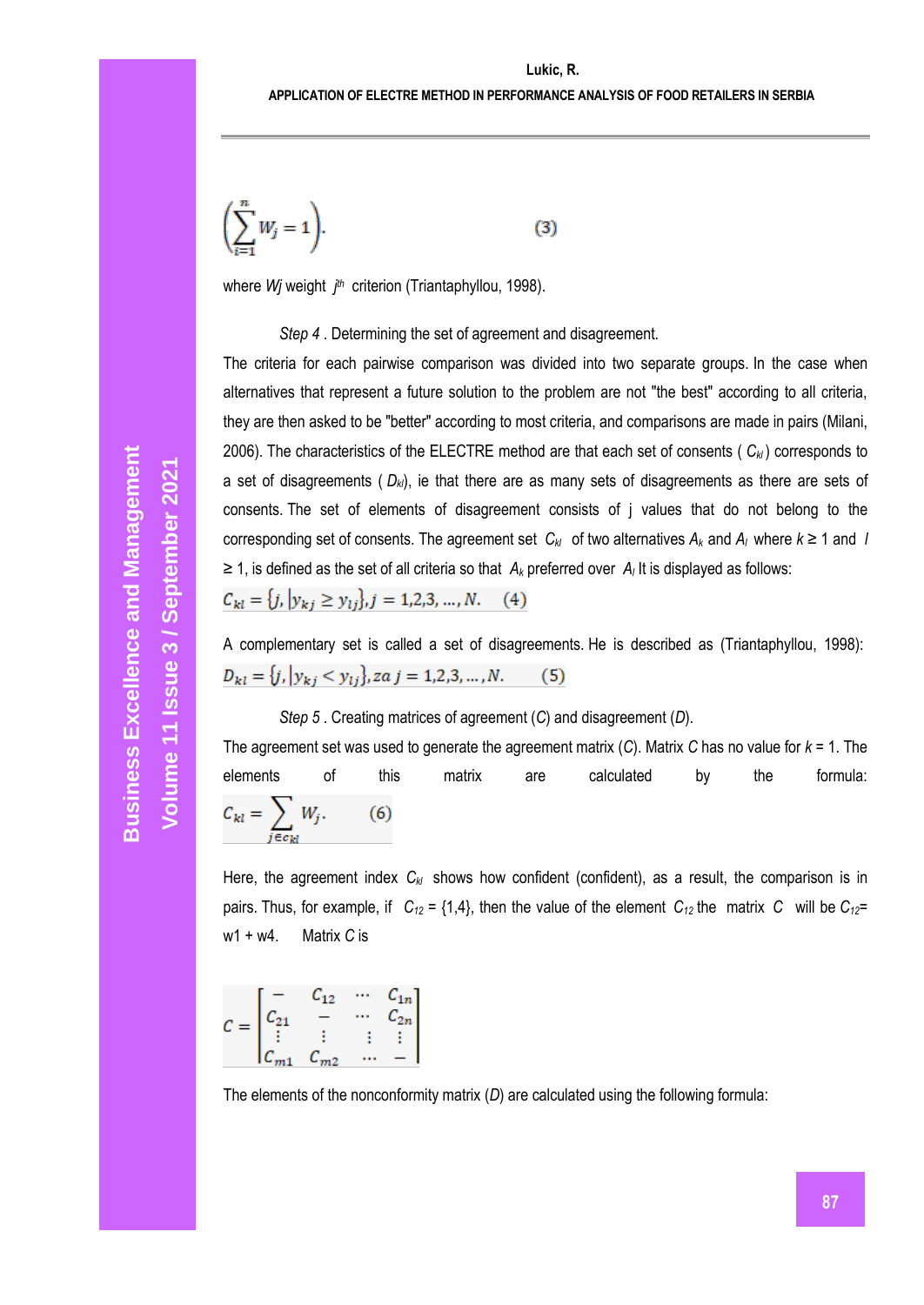$$
d_{kl} = \frac{\sum \left( \left| y_{kjj \in D_{kl}} - y_{lj} \right| \right)}{\sum \left( \left| y_{kjj} - y_{lj} \right| \right)}.
$$
 (7)

Matrix *D* does not take into account the value for *k* = 1. Matrix *D* is

$$
D = \begin{matrix} & - & d_{12} & \cdots & d_{1n} \\ & - & \cdots & & \\ & \vdots & \vdots & \vdots & \vdots \\ & d_{m1} & d_{m2} & \cdots & - \end{matrix}
$$

*Step 6* . Performing a comparison of excellence.

Once the matrices of agreement and disagreement are calculated, their elements are checked in a certain way, and inappropriate alternatives are eliminated. The dominance of *A<sup>k</sup>* alternative over *A<sup>l</sup>* alternative is determined on the basis of how large  $C_{k/2}$  is in the agreement matrix, and small  $D_{k/2}$  in the disagreement index. The average C and *D* values ( $\bar{C}$  and  $\bar{D}$ ) were calculated. If  $C_{kl} \geq \bar{C}$ and  $D_{kl} \leq \overline{D}$  then the alternative  $A_k$  is preferred over the alternative  $A_l$ . The alternatives selected by the ELECTRE method form the core (*K*). Core (*K*) is formed according to the following conditions (Milani, 2006):

- The decision point (alternative) in *K* is not more dominant than the second decision point in *K* (alternative).

- The decision point (alternative) outside *K* is behind at least one point in *K* in the order of preferences.

*Step 7* . Calculation of the net index of agreement and disagreement.

If there is more than one alternative in the core, then the choice is determined by calculating the index of net agreement and disagreement. They make it possible to see which alternative is more dominant than the comparable other. If the value of the net index of agreement is the highest, and the index of disagreement is the lowest - an alternative set (with these features) is the solution. The net agreement index  $C_{p}^{'}s$  is sorted from higher to lower, and the net index of disagreement  $D_{p}^{'}s$  is sorted from

lowest to highest. The net index of agreement and disagreement is calculated as follows:

$$
C_p = \sum_{k=1_{k\neq p}}^{m} C_{pk} - \sum_{k=1_{k\neq p}}^{m} C_{kp} \quad (8)
$$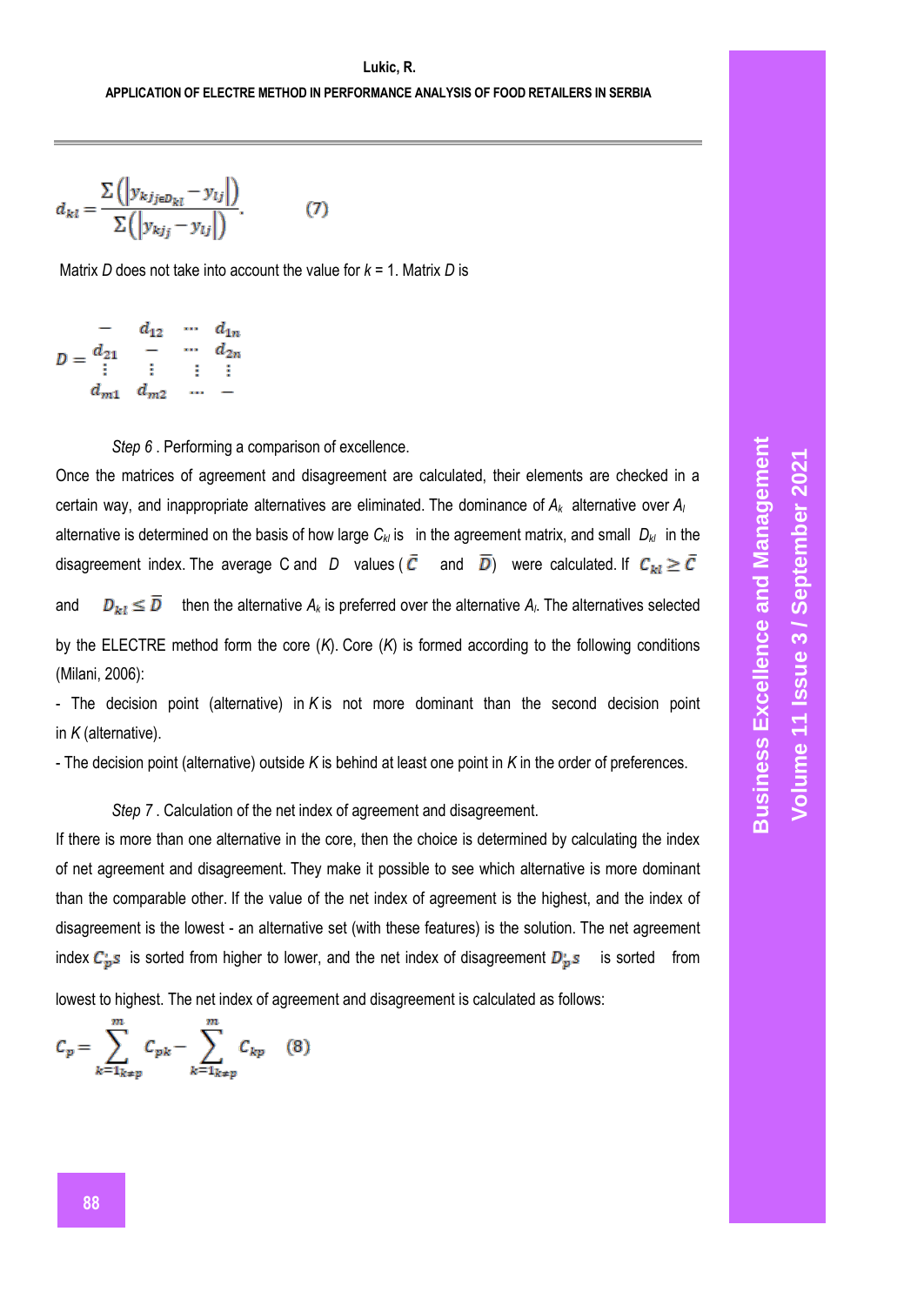$$
D_{p} = \sum_{k=1_{k\neq p}}^{m} D_{pk} - \sum_{k=1_{k\neq p}}^{m} D_{kp} \quad (9)
$$

The final rank was determined by choosing the highest " *C* " and the lowest " *D* " (Milani, 2006).

In this paper, for the purposes of applying the ELECTRE method in the evaluation of the efficiency of food retailers in Serbia, the weighting coefficients are determined on the basis of the **AHP** (Analytical Hierarchical Process) method. With this in mind, we will briefly review the theoretical characteristics of the AHP method. The Analytical Hierarchical Process (AHP) method includes the following steps (Saaty, 2008):

*Step 1:* Forming a pair-wise comparison matrix

$$
A = [a_{ij}] = \begin{bmatrix} 1 & a_{12} & \cdots & a_{1n} \\ 1/a_{12} & 1 & \cdots & a_{2n} \\ \cdots & \cdots & \cdots & \cdots \\ 1/a_{1n} & 1/a_{2n} & \cdots & 1 \end{bmatrix}
$$
(10)

*Step2*: Normalizing the pair-wise comparison matrix

$$
a_{ij}^* = \frac{a_{ij}}{\sum_{i=1}^n a_{ij}}, i, j = 1, ..., n
$$
\n(11)

*Step 3*: Determining the relative importance, i.e. the weight vector

$$
w_i = \frac{\sum_{i=1}^{n} a_{ij}^*}{n}, i, j = 1, ..., n
$$
 (12)

Consistency index - CI (consistency index) is a measure of deviation *n* from  $\lambda_{\text{max}}$  and can be represented by the following formula:

$$
CI = \frac{\lambda_{max} - n}{n} \tag{13}
$$

If CI <0.1, the estimated values of the coefficients  $a_{ij}$  are consistent, and the deviation  $\lambda_{\text{max}}$  from *n* is negligible. This means, in other words, that the AHP method accepts an inconsistency of less than 10%. Using the consistency index, the consistency ratio CR = CI / RI can be calculated, where RI is a random index.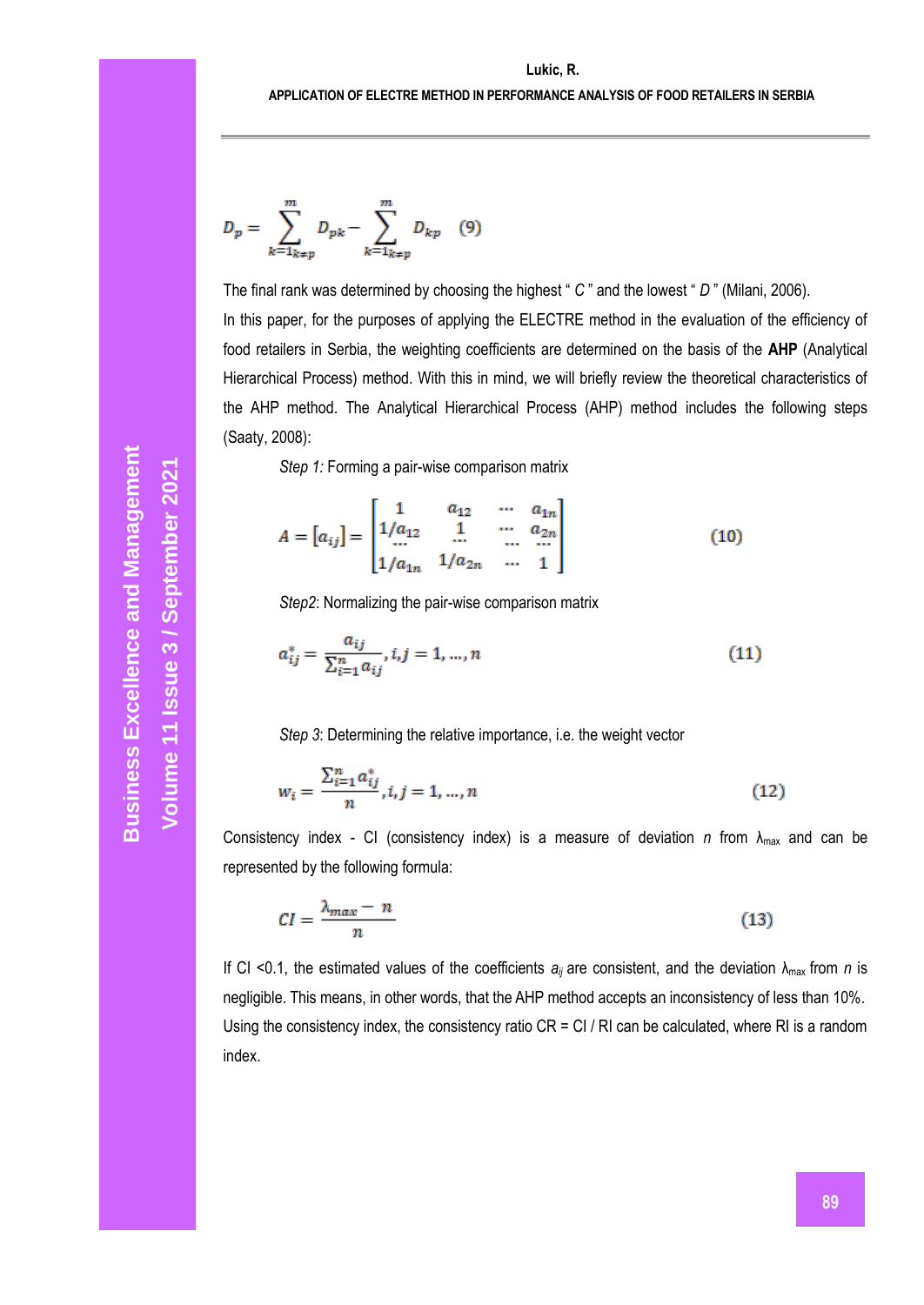# **3.MEASURING THE PERFORMANCE OF FOOD RETAILERS IN SERBIA BASED ON THE ELECTRE METHOD**

During the measurement of performance of retailers food in Serbia using ELECTRE method as well as the criteria have been taken: C1 - gross margin on inventories, C2 - gross margin on sales, C3 inventory turnover ratio, C4 - company size and C5 - capital intensity. Alternatives are chosen food retailers in Serbia. Table 1 shows the initial data in the form of ratio numbers for measuring the performance of food retailers in Serbia based on the ELECTRE I method for 2019. The study included leading food retailers in Serbia.

|                                        | Gross margin<br>on inventories<br>(Gross margin<br>Inventories<br>$(\% )$ | Gross<br>margin<br>on sales (Gross<br>margin /<br>Sales) (%) | Inventory turnover<br>ratio (Sales /<br>Supplies) | Company size<br>(Log10 sale) | Capital<br>intensity (Fixed<br>assets /<br>Assets) | <b>Excellence and Management</b> |
|----------------------------------------|---------------------------------------------------------------------------|--------------------------------------------------------------|---------------------------------------------------|------------------------------|----------------------------------------------------|----------------------------------|
| Delhaize Serbia                        | 402.61                                                                    | 29.71                                                        | 13.55                                             | 5.02                         | 0.51                                               |                                  |
| Mercator-S                             | 214.31                                                                    | 23.38                                                        | 9.16                                              | 4.89                         | 0.69                                               |                                  |
| Univerexport                           | 224.93                                                                    | 23.37                                                        | 9.62                                              | 4.3                          | 0.69                                               |                                  |
| <b>DIS</b>                             | 102.32                                                                    | 10.22                                                        | 10.01                                             | 4.3                          | 0.72                                               |                                  |
| Delta Agrar                            | 13.94                                                                     | 5.16                                                         | 2.7                                               | 4.31                         | 0.58                                               |                                  |
| Gomex                                  | 168.08                                                                    | 17.85                                                        | 9.41                                              | 4.13                         | 0.48                                               |                                  |
| Lidl Serbia                            | 219.88                                                                    | 21.59                                                        | 10.18                                             | 4.57                         | 0.76                                               |                                  |
| Matijević DOO                          | 15.2                                                                      | 9.54                                                         | 1.59                                              | 3.71                         | 0.68                                               |                                  |
| <b>Statistics</b>                      |                                                                           |                                                              |                                                   |                              |                                                    |                                  |
| Mean                                   | 170.1588                                                                  | 17.6025                                                      | 8.2775                                            | 4.4038                       | .6388                                              |                                  |
| Error<br>Std.<br><sub>of</sub><br>Mean | 45.21337                                                                  | 2.99856                                                      | 1.42751                                           | .14823                       | .03623                                             |                                  |
| Median                                 | 191.1950                                                                  | 19.7200                                                      | 9.5150                                            | 4.3050                       | .6850                                              | <b>Business</b>                  |
| Std. Deviation                         | 127.88272                                                                 | 8.48122                                                      | 4.03759                                           | .41925                       | .10246                                             |                                  |
| <b>Skewness</b>                        | .463                                                                      | $-.197$                                                      | $-0.895$                                          | $-.010$                      | $-652$                                             |                                  |
| Std.<br>Error<br>of                    | .752                                                                      | .752                                                         | .752                                              | .752                         | .752                                               |                                  |
| <b>Skewness</b>                        |                                                                           |                                                              |                                                   |                              |                                                    |                                  |
| Kurtosis                               | .397                                                                      | $-1.247$                                                     | $-0.39$                                           | $-0.34$                      | $-1.172$                                           |                                  |
| Std.<br>of<br>Error<br>Kurtosis        | 1.481                                                                     | 1.481                                                        | 1.481                                             | 1.481                        | 1.481                                              |                                  |
| Minimum                                | 13.94                                                                     | 5.16                                                         | 1.59                                              | 3.71                         | .48                                                |                                  |
| Maximum                                | 402.61                                                                    | 29.71                                                        | 13.55                                             | 5.02                         | .76                                                |                                  |
| Mean                                   | 170.1588                                                                  | 17.6025                                                      | 8.2775                                            | 4.4038                       | .6388                                              |                                  |
| Test statistics <sup>a</sup>           |                                                                           |                                                              |                                                   |                              |                                                    |                                  |
| N                                      | 8                                                                         |                                                              |                                                   |                              |                                                    |                                  |
| Chi-Square                             | 30.800                                                                    |                                                              |                                                   |                              |                                                    |                                  |
| df                                     | 4                                                                         |                                                              |                                                   |                              |                                                    |                                  |
| Asymp. Sig.                            | .000                                                                      |                                                              |                                                   |                              |                                                    |                                  |
| a. Friedman Test                       |                                                                           |                                                              |                                                   |                              |                                                    |                                  |

**TABLE 1. INITIAL DATA FOR MEASURING THE PERFORMANCE OF FOOD RETAILERS IN SERBIA**

Note: Author's calculation

Source: Agency for Business Registers of the Republic of Serbia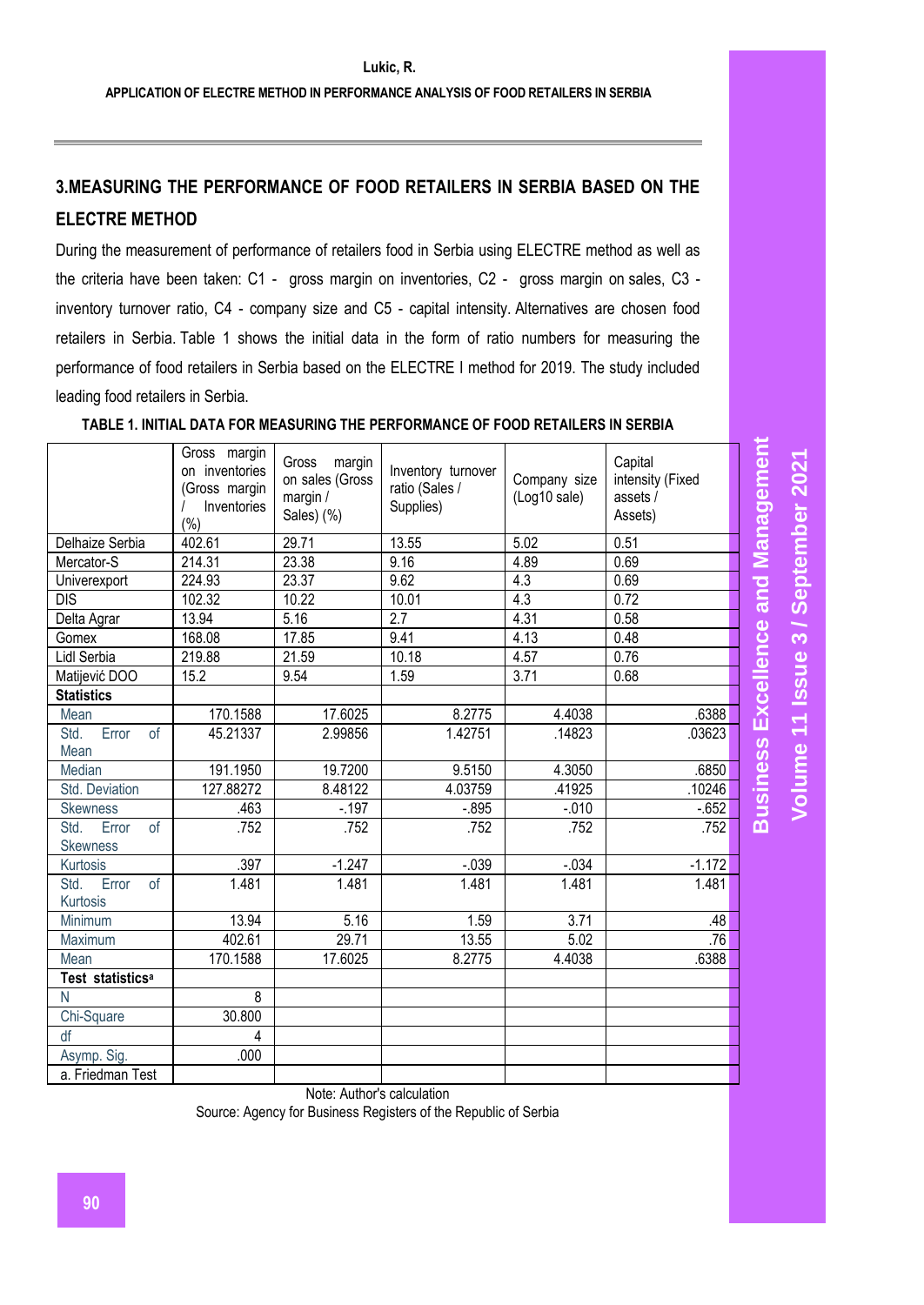### **APPLICATION OF ELECTRE METHOD IN PERFORMANCE ANALYSIS OF FOOD RETAILERS IN SERBIA**

There is a significant difference between the observed variables at the level of statistical significance (Asymp. Sig. .000 < .05), so that the null hypothesis that there are no differences between them is rejected. According to the ratio analysis, the food retailer Delhaize Serbia is the best in all performance indicators in relation to the observed food retailers in Serbia. This is, among other things, the result of a good knowledge of the specifics of doing business in the retail food market in Serbia.

|  | <b>TABLE 2. CORRELATIONS</b> |  |
|--|------------------------------|--|
|--|------------------------------|--|

|                                    |                                                              | <b>Correlations</b> |         |         |          |          |
|------------------------------------|--------------------------------------------------------------|---------------------|---------|---------|----------|----------|
|                                    |                                                              |                     | 2       | 3       | 4        | 5        |
| $\vert$ 1<br><b>Gross</b>          | <b>Pearson Correlation</b>                                   |                     | .958**  | .891**  | .792*    | $-231$   |
| margin<br>on                       | Sig. (2-tailed)                                              |                     | .000    | .003    | .019     | .581     |
| inventorie                         | N                                                            | 8                   | 8       | 8       | 8        | 8        |
| $\overline{2}$<br><b>Gross</b>     | <b>Pearson Correlation</b>                                   | .958**              |         | $.814*$ | $.715*$  | $-.119$  |
| margin<br>on                       | Sig. (2-tailed)                                              | .000                |         | .014    | .046     | .779     |
| sales                              |                                                              | 8                   | 8       |         |          |          |
| $\overline{3}$<br><b>Inventory</b> | <b>Pearson Correlation</b>                                   | .891**              | $.814*$ |         | $.720*$  | $-.111$  |
| turnover ratio                     | Sig. (2-tailed)                                              | .003                | .014    |         | .044     | .794     |
|                                    |                                                              | 8                   | 8       | 8       | 8        |          |
| $\overline{4}$<br>Company          | <b>Pearson Correlation</b>                                   | .792*               | .715*   | .720*   |          | $-0.092$ |
| size                               | Sig. (2-tailed)                                              | .019                | .046    | .044    |          | .828     |
|                                    |                                                              | 8                   | 8       | 8       | 8        | 8        |
| $5\overline{5}$<br>Capital         | <b>Pearson Correlation</b>                                   | $-231$              | $-.119$ | $-111$  | $-0.092$ |          |
| intensity C                        | Sig. (2-tailed)                                              | .581                | .779    | .794    | .828     |          |
|                                    |                                                              | 8                   | 8       | 8       | 8        | 8        |
|                                    | **. Correlation is significant at the 0.01 level (2-tailed). |                     |         |         |          |          |
|                                    | *. Correlation is significant at the 0.05 level (2-tailed).  |                     |         |         |          |          |

Note: Author's calculation

There is a strong correlation between the observed variables at the level of statistical significance, except for capital intensity. The weighting coefficients of the selected criteria were determined using the AHP method. They are shown in Table 3 and Figure 1.

## **TABLE 3. AHP METHOD: PRIORITY RESULTS**

## **Resulting Priorities**

#### **Priorities**

These are the resulting weights for the criteria based on your pairwise comparisons:

| Chat           |                             | Priority | Rank           | $^{(+)}$ | $(\text{-})$ |
|----------------|-----------------------------|----------|----------------|----------|--------------|
| $\mathbf{1}$   | Gross margin on inventories | 50.1%    |                | 13.0%    | 13.0%        |
| $\overline{2}$ | Gross margin on sales       | 21.6%    | $\overline{2}$ | 6.2%     | 6.2%         |
| $\mathbf{3}$   | Inventory turnover ratio    | 16.4%    | 3              | 5.2%     | 5.2%         |
| $\overline{4}$ | Company size                | 7.6%     | 4              | 1.7%     | 1.7%         |
| 5              | Capital intensity           | 4.4%     | 5              | 1.0%     | 1.0%         |

**Volume 11 Issue**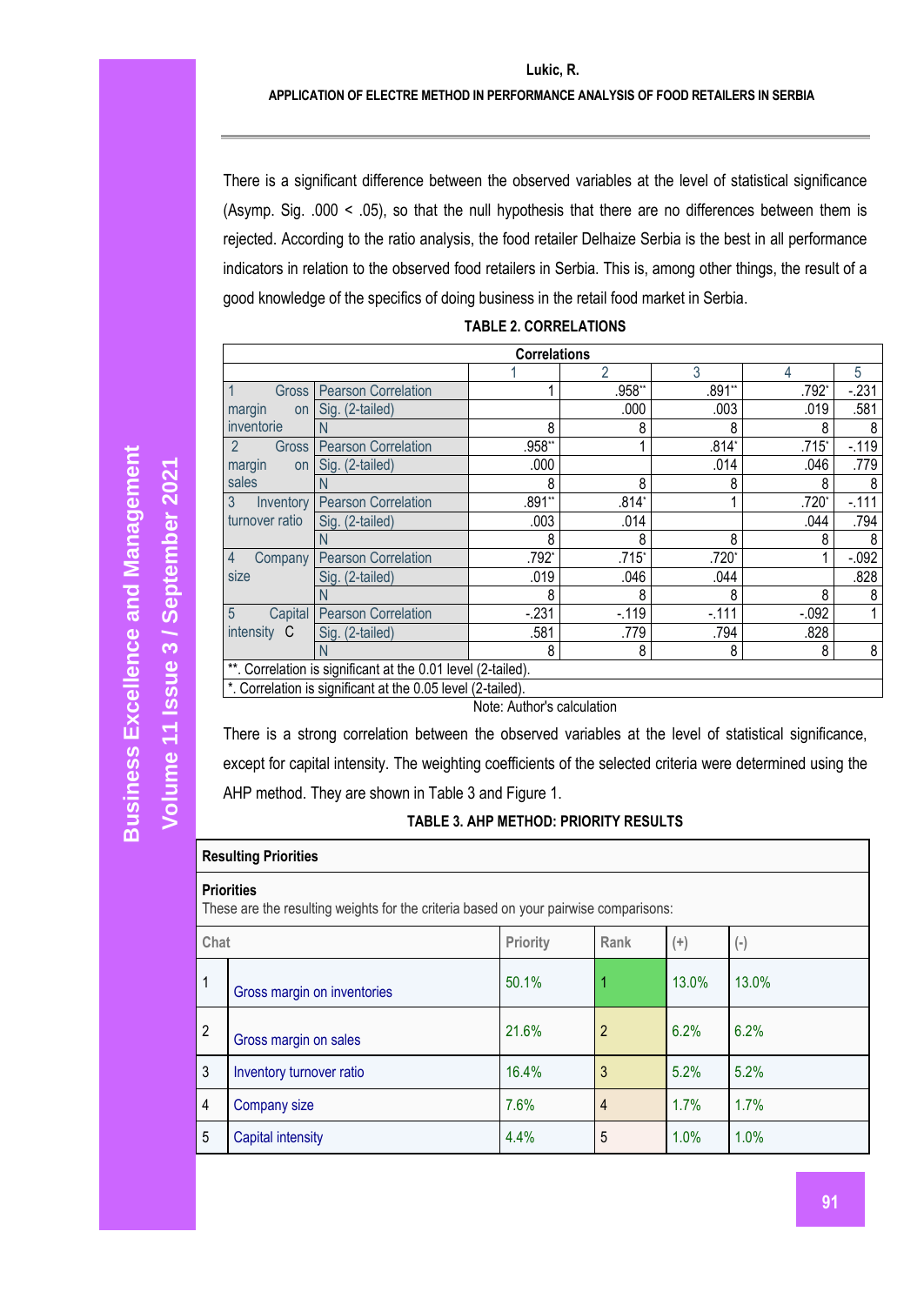## **APPLICATION OF ELECTRE METHOD IN PERFORMANCE ANALYSIS OF FOOD RETAILERS IN SERBIA**

## **Decision Matrix**

| The resulting weights are based on the principal eigenvector of the decision matrix:                                                                  |      |      |      |      |      |
|-------------------------------------------------------------------------------------------------------------------------------------------------------|------|------|------|------|------|
|                                                                                                                                                       |      | 2    | 3    | 4    | 5    |
|                                                                                                                                                       |      | 3.00 | 4.00 | 5.00 | 9.00 |
|                                                                                                                                                       | 0.33 | 1    | 2.00 | 3.00 | 4.00 |
| 3                                                                                                                                                     | 0.25 | 0.50 | -1   | 3.00 | 5.00 |
| 4                                                                                                                                                     | 0.20 | 0.33 | 0.33 | 1    | 2.00 |
| 5                                                                                                                                                     | 0.11 | 0.25 | 0.20 | 0.50 |      |
| Number of comparisons = $10$ Consistency Ratio CR = $3.2\%$<br>Principal Eigen value = $5.143$ Eigenvector solution: 4 iterations, delta = $6.4E - 8$ |      |      |      |      |      |

Note: The author's calculating using the program AHP online calculator Source: Author's calculation



Source: Author's picture

The importance of individual criteria in the order is, therefore, according to AHP method as follows: gross margin on inventories, gross margins on sales, inventory turnover ratio, company size and capital intensity. Effective control of these factors can achieve the target performance of food retailers in Serbia.

**Business Excellence and Management Business Excellence and Management** Volume 11 Issue 3 / September 2021 **/ September 2021 Volume 11 Issue**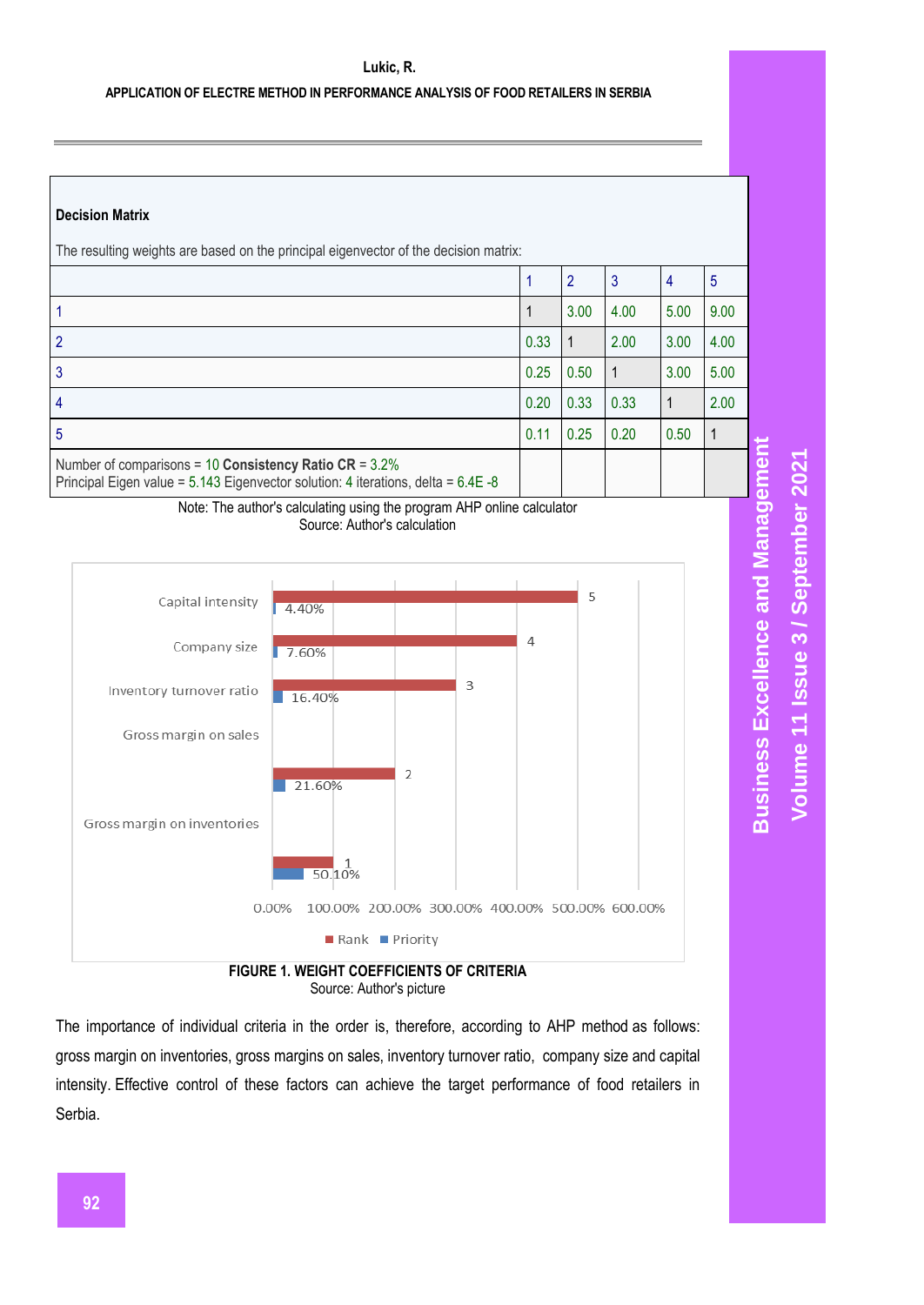The obtained results of the research of the efficiency of the leading food retailers in Serbia using the ELECTRE method are presented in the tables below, as well as graphically. The order of the tables (4 – 13) follows the phases of calculation using the ELECTRE method. The calculation was performed using the software program ELECTRESoftware-Excel.

Table 4 shows the initial decision matrix.

## **TABLE 4. INITIAL DECISION MATRIX**

| <b>Initial Decision Matrix</b> |                |          |                |         |                |         |                |          |                |
|--------------------------------|----------------|----------|----------------|---------|----------------|---------|----------------|----------|----------------|
| <b>Weights of Criteria</b>     | 0.501          |          | 0.216          |         | 0.164          |         |                | 0.076    | 0.044          |
| <b>Kind of Criteria</b>        | 1              |          | 1              |         | 1              |         | 1              |          | 1              |
|                                | C <sub>1</sub> |          | C <sub>2</sub> |         | C <sub>3</sub> |         | C <sub>4</sub> |          | C <sub>5</sub> |
| A1                             | 402.61         |          | 29.71          |         | 13.55          |         | 5.02           |          | 0.51           |
| A <sub>2</sub>                 | 214.31         |          | 23.38          |         | 9.16           |         | 4.89           |          | 0.69           |
| A <sub>3</sub>                 | 224.93         |          | 23.37          |         | 9.62           |         | 4.3            |          | 0.69           |
| A4                             | 102.32         |          | 10.22          |         | 10.01          |         | 4.3            |          | 0.72           |
| A <sub>5</sub>                 | 13.94          |          | 5.16           |         | 2.7            |         | 4.31           |          | 0.58           |
| A <sub>6</sub>                 | 168.08         |          | 17.85          |         | 9.41           |         | 4.13           |          | 0.48           |
| A7                             | 219.88         |          | 21.59          |         | 10.18          |         | 4.57           |          | 0.76           |
| A <sub>8</sub>                 | 15.2           |          | 9.54           |         | 1.59           |         | 3.71           |          | 0.68           |
| <b>SUM OF SQUARES</b>          |                | 346109.9 |                | 2982.3  |                | 662.251 |                | 156.3745 | 3.3375         |
| <b>SQRT</b>                    |                | 588.3111 |                | 54.6105 |                | 25.7342 |                | 12.50498 | 1.826883       |

Source: Author's calculation

Table 5 shows the normalized decision matrix.

# **TABLE 5. NORMALIZED DECISION MATRIX**

| <b>Decision</b><br><b>Normalized</b><br><b>Matrix</b> |                |                |                |                |                |
|-------------------------------------------------------|----------------|----------------|----------------|----------------|----------------|
| <b>Weights of Criteria</b>                            | 0.501          | 0.216          | 0.164          | 0.076          | 0.044          |
| Kind of Criteria                                      |                |                |                | 1              | 1              |
|                                                       | C <sub>1</sub> | C <sub>2</sub> | C <sub>3</sub> | C <sub>4</sub> | C <sub>5</sub> |
| A1                                                    | 0.6843         | 0.5440         | 0.5265         | 0.4014         | 0.2792         |
| A <sub>2</sub>                                        | 0.3643         | 0.4281         | 0.3559         | 0.3910         | 0.3777         |
| A <sub>3</sub>                                        | 0.3823         | 0.4279         | 0.3738         | 0.3439         | 0.3777         |
| A4                                                    | 0.1739         | 0.1871         | 0.3890         | 0.3439         | 0.3941         |
| A <sub>5</sub>                                        | 0.0237         | 0.0945         | 0.1049         | 0.3447         | 0.3175         |
| A6                                                    | 0.2857         | 0.3269         | 0.3657         | 0.3303         | 0.2627         |
| A7                                                    | 0.3737         | 0.3953         | 0.3956         | 0.3655         | 0.4160         |
| A8                                                    | 0.0258         | 0.1747         | 0.0618         | 0.2967         | 0.3722         |

Source: Author's calculation

**Volume 11 Issue** 

**/ September 2021**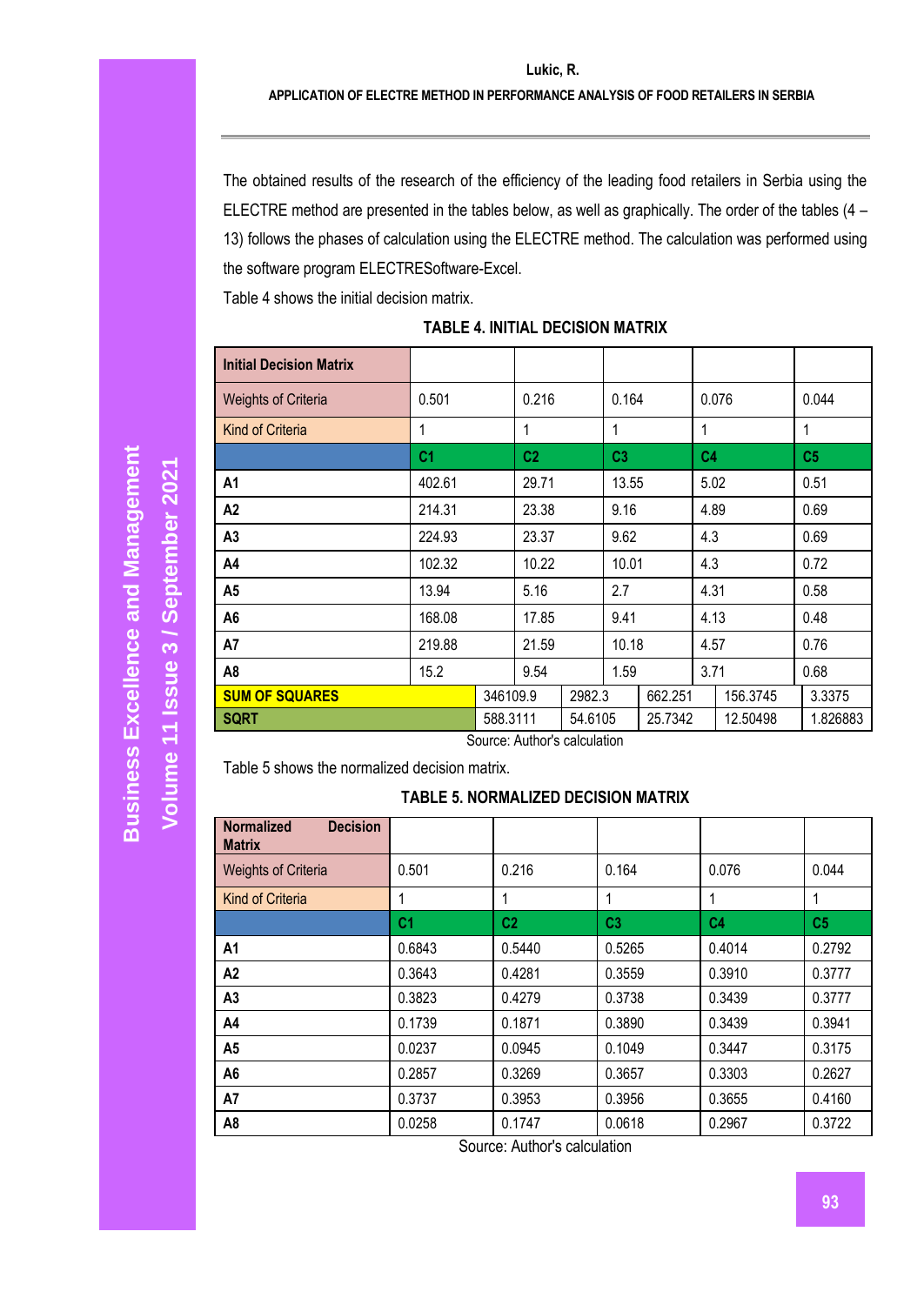Table 6 shows the weighted normalized decision matrix.

# **TABLE 6. WEIGHTED NORMALIZED DECISION MATRIX**

| Weighted<br><b>Normalized</b><br><b>Decision Matrix</b> |                  |                |                |                |                |
|---------------------------------------------------------|------------------|----------------|----------------|----------------|----------------|
| <b>Weights of Criteria</b>                              | 0.501            | 0.216          | 0.164          | 0.076          | 0.044          |
| <b>Kind of Criteria</b>                                 |                  |                |                |                |                |
|                                                         | C <sub>1</sub>   | C <sub>2</sub> | C <sub>3</sub> | C <sub>4</sub> | C <sub>5</sub> |
| A1                                                      | 0.3429           | 0.1175         | 0.0864         | 0.0305         | 0.0123         |
| A2                                                      | 0.1825           | 0.0925         | 0.0584         | 0.0297         | 0.0166         |
| A3                                                      | 0.1915           | 0.0924         | 0.0613         | 0.0261         | 0.0166         |
| A4                                                      | 0.0871           | 0.0404         | 0.0638         | 0.0261         | 0.0173         |
| A <sub>5</sub>                                          | 0.0119           | 0.0204         | 0.0172         | 0.0262         | 0.0140         |
| A6                                                      | 0.1431           | 0.0706         | 0.0600         | 0.0251         | 0.0116         |
| A7                                                      | 0.1872           | 0.0854         | 0.0649         | 0.0278         | 0.0183         |
| A8                                                      | 0.0129<br>$\sim$ | 0.0377<br>.    | 0.0101         | 0.0225         | 0.0164         |

Source: Author's calculation

Table 7 shows the determine the concordance and discordance

## **TABLE 7. DETERMINE THE CONCORDANCE AND DISCORDANCE**

| <b>Determine</b><br>the<br>concordance<br>and<br>discordance |                |                |                |                |                |
|--------------------------------------------------------------|----------------|----------------|----------------|----------------|----------------|
| <b>Weights of Criteria</b>                                   | 0.501          | 0.216          | 0.164          | 0.076          | 0.044          |
| <b>Kind of Criteria</b>                                      | 1              | 1              | 1              | 1              | 1              |
|                                                              | C <sub>1</sub> | C <sub>2</sub> | C <sub>3</sub> | C <sub>4</sub> | C <sub>5</sub> |
| A1-A2                                                        |                |                |                |                |                |
| A1-A3                                                        |                |                |                |                |                |
| A1-A4                                                        |                |                |                |                |                |
| A1-A5                                                        |                |                |                |                |                |
| A1-A6                                                        |                |                |                |                |                |
| A1-A7                                                        |                |                |                |                |                |
| A1-A8                                                        |                |                |                |                |                |
| A2-A1                                                        |                |                |                |                |                |
| A2-A3                                                        |                |                |                |                |                |
| A2-A4                                                        |                |                |                |                |                |
| A2-A5                                                        |                |                |                |                |                |
| A2-A6                                                        |                |                |                |                |                |
| A2-A7                                                        |                |                |                |                |                |
| A2-A8                                                        |                |                |                |                |                |
| A3-A1                                                        |                |                |                |                |                |
| A3-A2                                                        |                |                |                |                |                |
| A3-A4                                                        |                |                |                |                |                |
| A3-A5                                                        |                |                |                |                |                |
| A3-A6                                                        |                |                |                |                |                |

**Business Excellence and Management Business Excellence and Management Volume 11 Issue 3 / September 2021 / September 2021 Volume 11 Issue**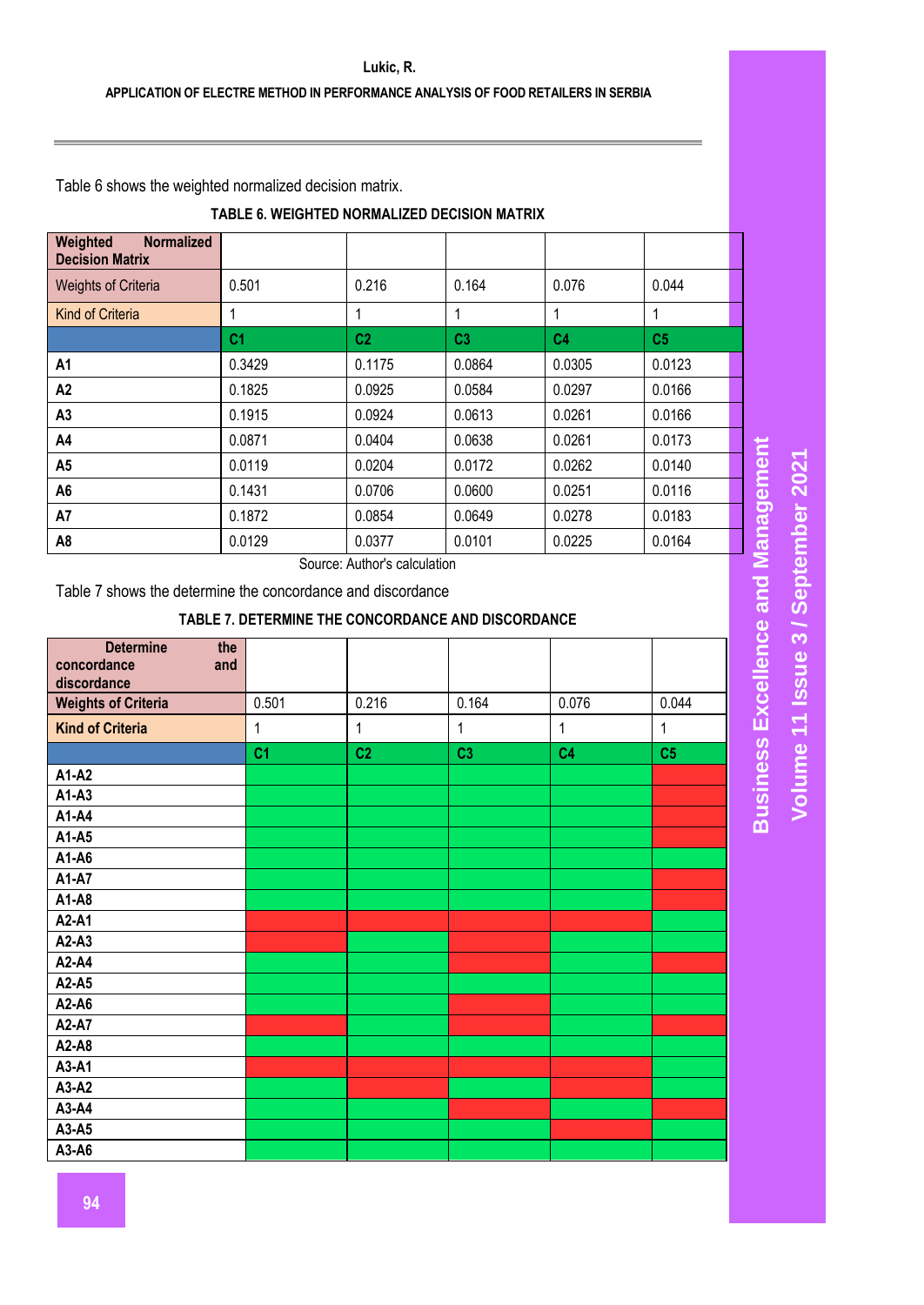**Volume 11 Issue** 

**/ September 2021**

| A3-A7     |                                                                                                        |  |  |
|-----------|--------------------------------------------------------------------------------------------------------|--|--|
| $A3-A8$   |                                                                                                        |  |  |
| A4-A1     |                                                                                                        |  |  |
| A4-A2     |                                                                                                        |  |  |
| A4-A3     |                                                                                                        |  |  |
| A4-A5     |                                                                                                        |  |  |
| A4-A6     |                                                                                                        |  |  |
| A4-A7     |                                                                                                        |  |  |
| A4-A8     |                                                                                                        |  |  |
| A5-A1     |                                                                                                        |  |  |
| A5-A2     |                                                                                                        |  |  |
| A5-A3     |                                                                                                        |  |  |
| A5-A4     |                                                                                                        |  |  |
| A5-A6     |                                                                                                        |  |  |
| A5-A7     |                                                                                                        |  |  |
| A5-A8     |                                                                                                        |  |  |
| A6-A1     |                                                                                                        |  |  |
| A6-A2     |                                                                                                        |  |  |
| A6-A3     |                                                                                                        |  |  |
| A6-A4     |                                                                                                        |  |  |
| A6-A5     |                                                                                                        |  |  |
| A6-A7     |                                                                                                        |  |  |
| A6-A8     |                                                                                                        |  |  |
| A7-A1     |                                                                                                        |  |  |
| A7-A2     |                                                                                                        |  |  |
| $A7 - A3$ |                                                                                                        |  |  |
| A7-A4     |                                                                                                        |  |  |
| A7-A5     |                                                                                                        |  |  |
| A7-A6     |                                                                                                        |  |  |
| A7-A8     |                                                                                                        |  |  |
| A8-A1     |                                                                                                        |  |  |
| A8-A2     |                                                                                                        |  |  |
| A8-A3     |                                                                                                        |  |  |
| A8-A4     |                                                                                                        |  |  |
| A8-A5     |                                                                                                        |  |  |
| A8-A6     |                                                                                                        |  |  |
| A8-A7     |                                                                                                        |  |  |
|           | Notice that the green cells contain the concordance set and the red cells contain the discordance set. |  |  |

Source: Author's calculation

Table 8 shows the concordance matrix.

# **TABLE 8. CONCORDANCE MATRIX**

| Concordance<br><b>Matrix</b> |    |        |        |        |                |        |        |        |
|------------------------------|----|--------|--------|--------|----------------|--------|--------|--------|
|                              | A1 | A2     | A3     | A4     | A <sub>5</sub> | A6     | A7     | A8     |
| <b>A1</b>                    |    | 0.9570 | 0.9570 | 0.9570 | 0.9570         | 1.0010 | 0.9570 | 0.9570 |

# **APPLICATION OF ELECTRE METHOD IN PERFORMANCE ANALYSIS OF FOOD RETAILERS IN SERBIA**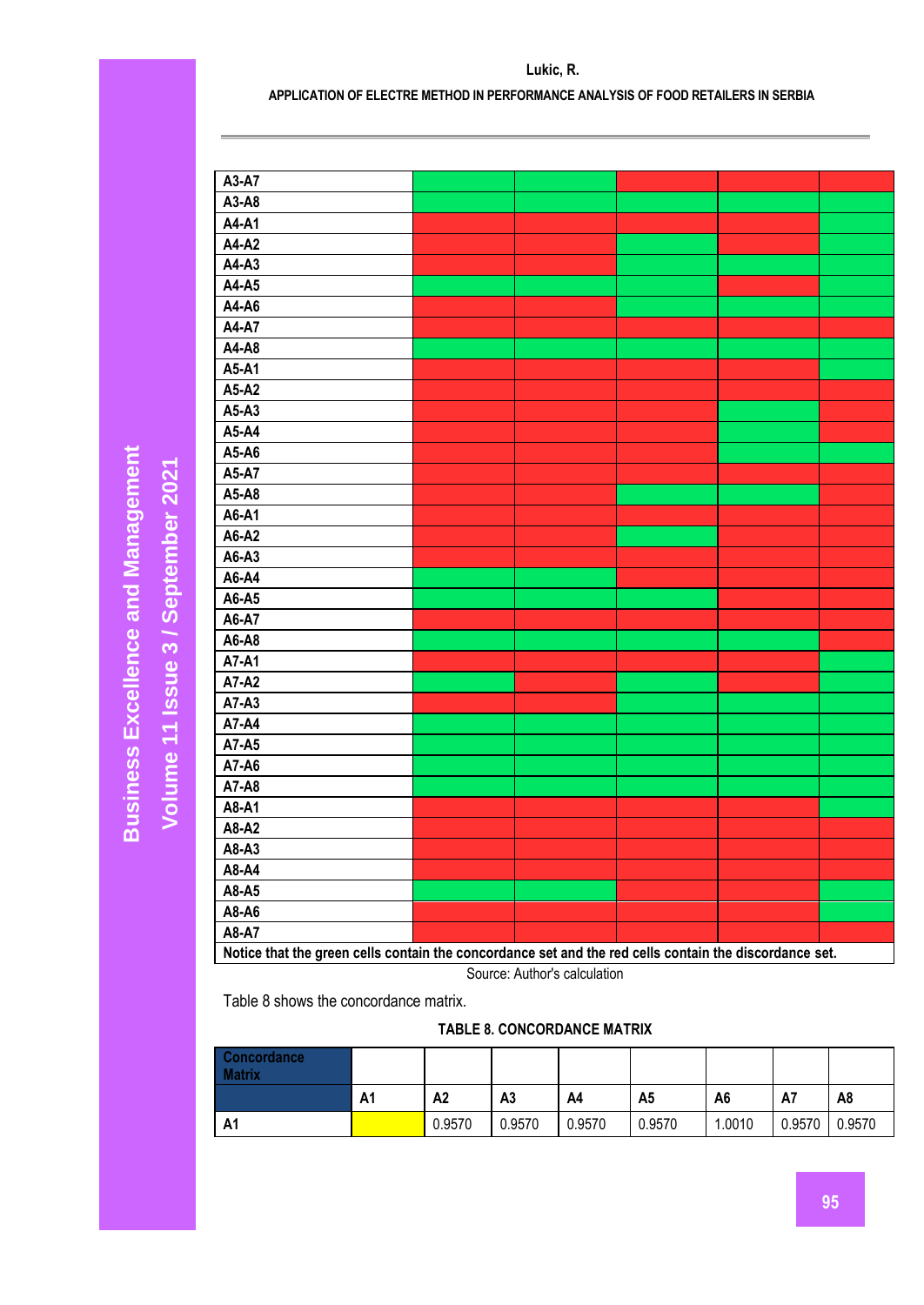### **APPLICATION OF ELECTRE METHOD IN PERFORMANCE ANALYSIS OF FOOD RETAILERS IN SERBIA**

| A2             | 0.0440 |        | 0.3360 | 0.7930 | 1.0010 | 0.8370 | 0.2920 | 1.0010 |
|----------------|--------|--------|--------|--------|--------|--------|--------|--------|
| A <sub>3</sub> | 0.0440 | 0.7090 |        | 0.7930 | 0.9250 | 1.0010 | 0.7170 | 1.0010 |
| A4             | 0.0440 | 0.2080 | 0.2840 |        | 0.9250 | 0.2840 | 0.0000 | 1.0010 |
| A <sub>5</sub> | 0.0440 | 0.0000 | 0.0760 | 0.0760 |        | 0.1200 | 0.0000 | 0.2400 |
| A <sub>6</sub> | 0.0000 | 0.1640 | 0.0000 | 0.7170 | 0.8810 |        | 0.0000 | 0.9570 |
| A7             | 0.0440 | 0.7090 | 0.2840 | 1.0010 | 1.0010 | 1.0010 |        | 1.0010 |
| A8             | 0.0440 | 0.0000 | 0.0000 | 0.0000 | 0.7610 | 0.0440 | 0.0000 |        |

#### **TOTAL AMOUNT 28.1480**

**Threshold Value 0.5026**

Source: Author's calculation

Table 9 shows the discordance matrix.

# **TABLE 9. DISCORDANCE MATRIX**

| <b>Discordance</b><br><b>Matrix</b> |        |        |                |        |        |                |        |        |
|-------------------------------------|--------|--------|----------------|--------|--------|----------------|--------|--------|
|                                     | A1     | A2     | A <sub>3</sub> | A4     | A5     | A <sub>6</sub> | A7     | A8     |
| A1                                  |        | 0.0270 | 0.0287         | 0.0198 | 0.0051 | 0.0000         | 0.0387 | 0.0124 |
| A <sub>2</sub>                      | 1.0000 |        | 1.0000         | 0.0568 | 0.0000 | 0.0405         | 0.9181 | 0.0000 |
| A <sub>3</sub>                      | 1.0000 | 0.3965 |                | 0.0238 | 0.0003 | 0.0000         | 0.5069 | 0.0000 |
| A4                                  | 1.0000 | 1.0000 | 1.0000         |        | 0.0008 | 1.0000         | 1.0000 | 0.0000 |
| A <sub>5</sub>                      | 1.0000 | 1.0000 | 1.0000         | 1.0000 |        | 1.0000         | 1.0000 | 1.0000 |
| A <sub>6</sub>                      | 1.0000 | 1.0000 | 1.0000         | 0.1032 | 0.0183 |                | 1.0000 | 0.0370 |
| A7                                  | 1.0000 | 1.0000 | 1.0000         | 0.0000 | 0.0000 | 0.0000         |        | 0.0000 |
| A8                                  | 1.0000 | 1.0000 | 1.0000         | 1.0000 | 0.4083 | 1.0000         | 1.0000 |        |

**TOTAL AMOUNT 30.6423**

**Business Excellence and Management Business Excellence and Management Volume 11 Issue 3 / September 2021 / September 2021 Volume 11 Issue**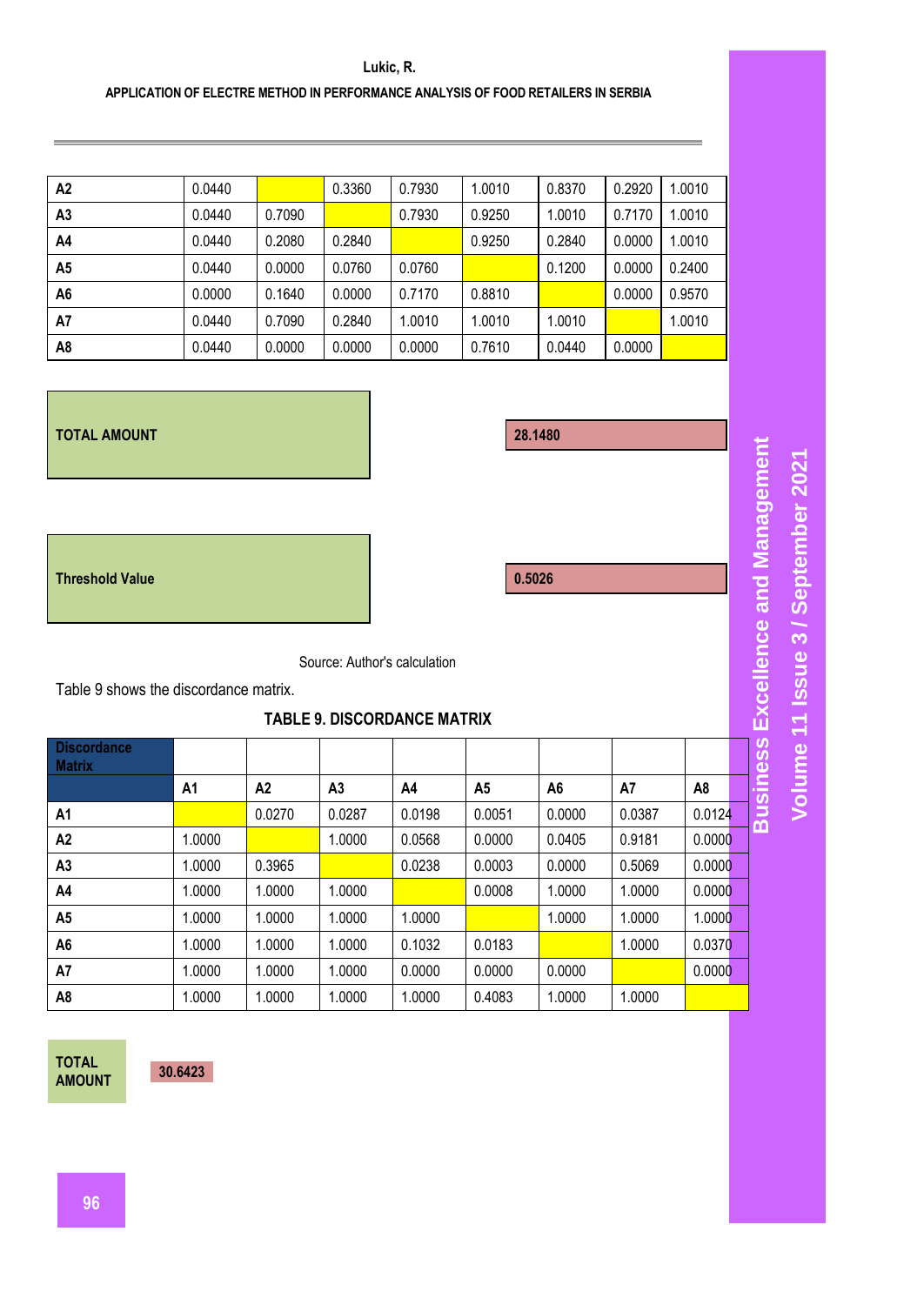# **APPLICATION OF ELECTRE METHOD IN PERFORMANCE ANALYSIS OF FOOD RETAILERS IN SERBIA**

| <b>Threshold</b><br>Value | 0.5472 |
|---------------------------|--------|
|                           |        |

Source: Author's calculation

Table 10 shows the concordance dominance matrix.

### **TABLE 10. CONCORDANCE DOMINANCE MATRIX**

| Concordance<br><b>Dominance Matrix</b> |                |             |              |              |                |                |              |                |
|----------------------------------------|----------------|-------------|--------------|--------------|----------------|----------------|--------------|----------------|
|                                        | A <sub>1</sub> | A2          | A3           | A4           | A <sub>5</sub> | A <sub>6</sub> | A7           | A <sub>8</sub> |
| A <sub>1</sub>                         |                |             |              |              |                |                |              |                |
| A2                                     | $\Omega$       |             | $\mathbf{0}$ |              |                |                | $\mathbf 0$  |                |
| A3                                     | $\Omega$       |             |              |              |                |                |              |                |
| A4                                     | $\Omega$       | $\mathbf 0$ | $\mathbf 0$  |              |                | 0              | $\mathbf 0$  |                |
| A <sub>5</sub>                         | $\Omega$       | 0           | $\mathbf 0$  | $\mathbf 0$  |                | $\Omega$       | $\mathbf 0$  | $\mathbf{0}$   |
| A <sub>6</sub>                         | $\mathbf{0}$   | $\mathbf 0$ | $\mathbf{0}$ |              |                |                | $\mathbf{0}$ |                |
| A7                                     | $\Omega$       |             | $\mathbf{0}$ |              |                |                |              |                |
| A <sub>8</sub>                         | 0              | 0           | 0            | $\mathbf{0}$ |                |                | 0            |                |

**Business Excellence and Management Business Excellence and Management** Volume 11 Issue 3 / September 2021 **/ September 2021 Volume 11 Issue** 

Source: Author's calculation

Table 11 shows the matrix of disagreement dominance.

## **TABLE 11. DISAGREEMENT DOMINANCE MATRIX**

| <b>Discordance</b><br><b>Dominance</b><br><b>Matrix</b> |    |             |                |              |                |                |             |                |
|---------------------------------------------------------|----|-------------|----------------|--------------|----------------|----------------|-------------|----------------|
|                                                         | A1 | A2          | A <sub>3</sub> | A4           | A <sub>5</sub> | A <sub>6</sub> | A7          | A <sub>8</sub> |
| A <sub>1</sub>                                          |    | 1           | 1              |              |                |                | 1           |                |
| A2                                                      | 0  |             | $\mathbf 0$    |              |                |                | $\mathbf 0$ |                |
| A3                                                      | 0  | 1           |                |              |                |                | 1           |                |
| A4                                                      | 0  | $\mathbf 0$ | $\mathbf 0$    |              |                | $\mathbf 0$    | 0           |                |
| A <sub>5</sub>                                          | 0  | $\mathbf 0$ | $\mathbf 0$    | $\mathbf{0}$ |                | $\mathbf 0$    | 0           | $\mathbf{0}$   |
| A <sub>6</sub>                                          | 0  | $\mathbf 0$ | $\pmb{0}$      |              |                |                | $\mathbf 0$ |                |
| A7                                                      | 0  | $\mathbf 0$ | $\mathbf 0$    |              |                |                |             |                |
| A <sub>8</sub>                                          | 0  | $\mathbf 0$ | $\mathbf 0$    | $\mathbf 0$  |                | $\mathbf 0$    | $\mathbf 0$ |                |

Source: Author's calculation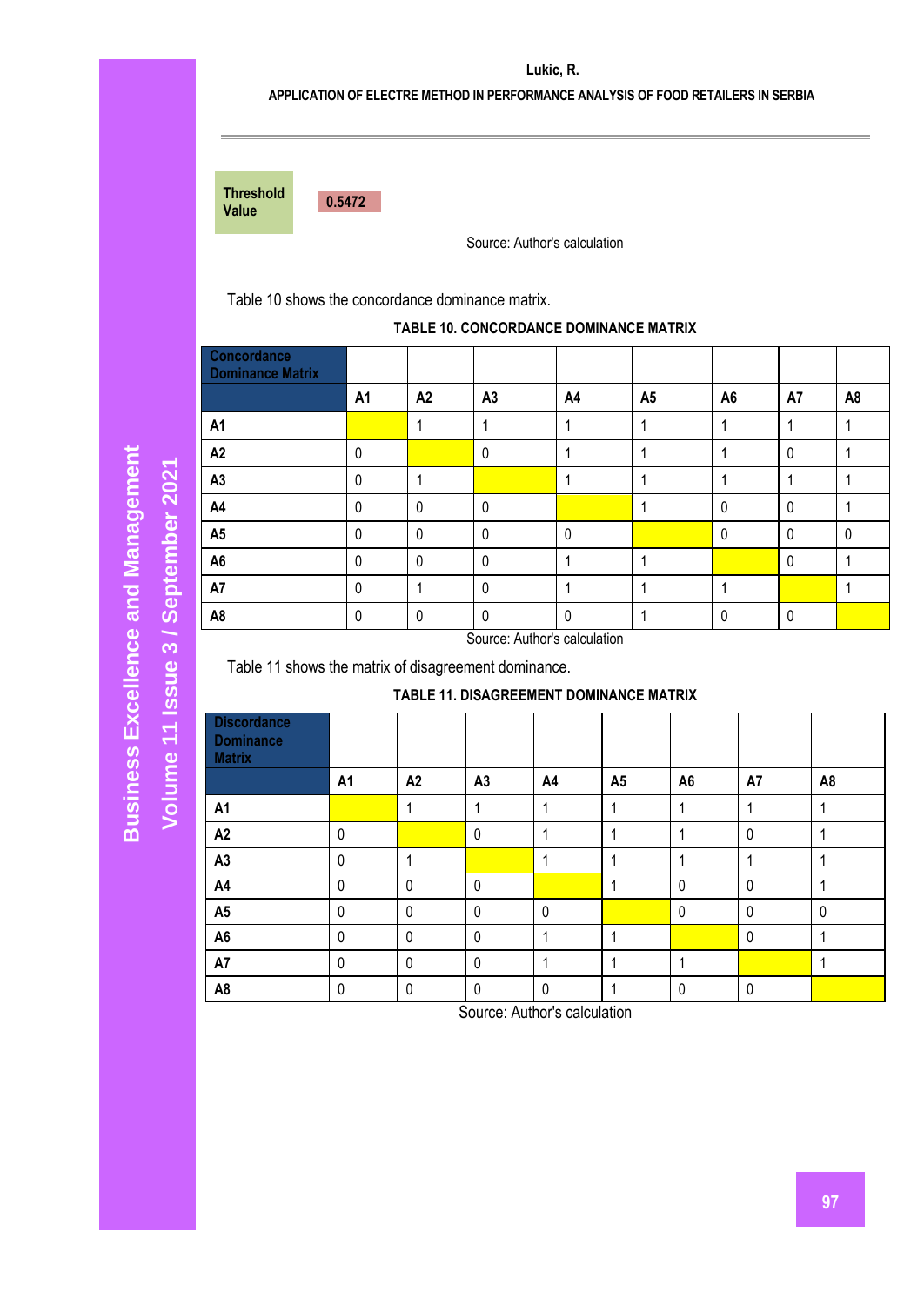Table 12 shows the dominance aggregation matrix.

| TABLE 12. AGGREGATE DOMINANCE MATRIX |
|--------------------------------------|
|--------------------------------------|

| Aggregate<br><b>Dominance</b><br><b>Matrix</b> |             |                |                |             |                |                |                |                 |                |
|------------------------------------------------|-------------|----------------|----------------|-------------|----------------|----------------|----------------|-----------------|----------------|
|                                                | A1          | A2             | A <sub>3</sub> | A4          | A <sub>5</sub> | A <sub>6</sub> | A7             | A <sub>8</sub>  | <b>SUM</b>     |
| A <sub>1</sub>                                 |             | 1              |                | 1           | 1              | 1              | 1              | 1               | 7              |
| A <sub>2</sub>                                 | $\mathbf 0$ |                | $\mathbf 0$    | 1           |                | 1              | $\mathbf 0$    | 1               | 4              |
| A <sub>3</sub>                                 | 0           | 1              |                |             |                | 1              |                | 1               | 6              |
| A4                                             | 0           | $\mathbf 0$    | 0              |             |                | $\mathbf 0$    | 0              | 1               | $\overline{2}$ |
| A <sub>5</sub>                                 | $\mathbf 0$ | $\mathbf 0$    | 0              | $\mathbf 0$ |                | $\mathbf 0$    | 0              | $\mathbf 0$     | $\mathbf 0$    |
| A <sub>6</sub>                                 | $\mathbf 0$ | $\mathbf 0$    | $\mathbf 0$    | 1           |                |                | $\mathbf 0$    | 1               | 3              |
| A7                                             | 0           | $\mathbf 0$    | 0              | 1           |                | 1              |                | 1               | 4              |
| A <sub>8</sub>                                 | $\mathbf 0$ | $\mathbf 0$    | $\mathbf 0$    | $\mathbf 0$ | 1              | $\mathbf 0$    | $\mathbf 0$    |                 | 4              |
| <b>SUM</b>                                     | 0           | $\overline{2}$ |                | 5           | 7              | $\overline{4}$ | $\overline{2}$ | $6\phantom{1}6$ |                |

Source: Author's calculation

Table 13 and Figure 2 show the ranking of alternatives.

# **TABLE 13. RANKING OF ALTERNATIVES**

|                 | Ranking                                               |                                        |                                           |                       |  |  |  |  |  |
|-----------------|-------------------------------------------------------|----------------------------------------|-------------------------------------------|-----------------------|--|--|--|--|--|
|                 | <b>Alternatives</b>                                   | <b>of</b><br><b>Sum</b><br><b>Rows</b> | <b>of</b><br><b>Sum</b><br><b>Columns</b> | <b>Final Solution</b> |  |  |  |  |  |
| Delhaize Serbia | A1                                                    |                                        |                                           |                       |  |  |  |  |  |
| Mercator-S      | A <sub>2</sub>                                        | 4                                      | າ                                         | 2                     |  |  |  |  |  |
| Univerexport    | A <sub>3</sub>                                        | 6                                      |                                           | 5                     |  |  |  |  |  |
| <b>DIS</b>      | A4                                                    | 2                                      | 5                                         | -3                    |  |  |  |  |  |
| Delta Agrar     | A5                                                    | 0                                      |                                           | $-7$                  |  |  |  |  |  |
| Gomex           | A6                                                    | 3                                      | 4                                         | -1                    |  |  |  |  |  |
| Lidl Serbia     | A7                                                    | 4                                      | າ                                         | 2                     |  |  |  |  |  |
| Matijević DOO   | A8                                                    |                                        | 6                                         | -5                    |  |  |  |  |  |
|                 | Higher Values in Final Solution have Higher Rankings. |                                        |                                           |                       |  |  |  |  |  |

Source: Author's calculation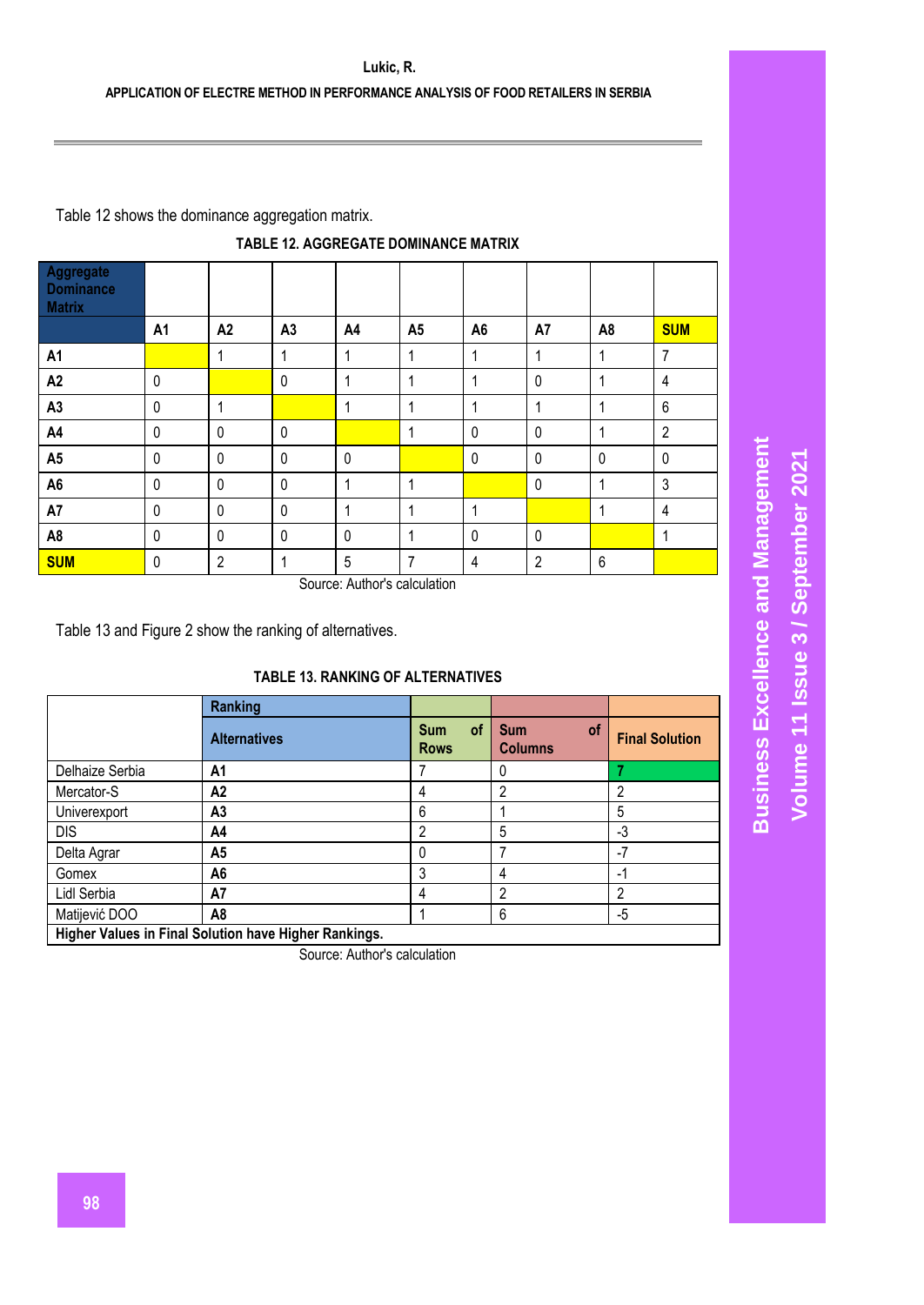

**FIGURE 1. RANKING OF ALTERNATIVES** Source: Author's picture

Based on the obtained results of the research on the efficiency of food retailers in Serbia using the ELECTRE I method, it can be stated that Delhaize Serbia is in the first place in terms of performance. They follow in order: Univerexport, Mercator-S, LIDL Serbia (shares the same place with Mercator-S), Gomex, DIS, Matijević DOO and Delta Agrar.Delhaize Serbia has been operating in Serbia for a long time , and is well acquainted with consumer requirements and the business environment. This had a positive effect on its good positioning on the food retail market in Serbia. Thanks to its specific business strategy, Univerexport is well positioned on the retail market in Serbia. In order to improve the performance of food retailers in Serbia, it is necessary to manage revenues, costs and stocks as efficiently as possible. Likewise, firm size and capital intensity need to be optimized. In order to see the most realistic efficiency of food retailers in Serbia, it is necessary, in addition to the

ratio analysis, statistical analysis, to use the ELECTRE method. And especially in combination with other methods of multicriteria analysis (TOPSIS, AHP, VASPAS and others), as well as DEA models.

# **4.CONCLUSION**

Based on the conducted empirical research in this paper, we can conclude the following:

(1) According to the ratio analysis, according to all analyzed performance indicators, the retailer Delhaize Serbia is better than the observed food retailers in Serbia. This is a consequence, among other things, of a good knowledge of the specifics of the retail food market in Serbia in terms of customer requirements.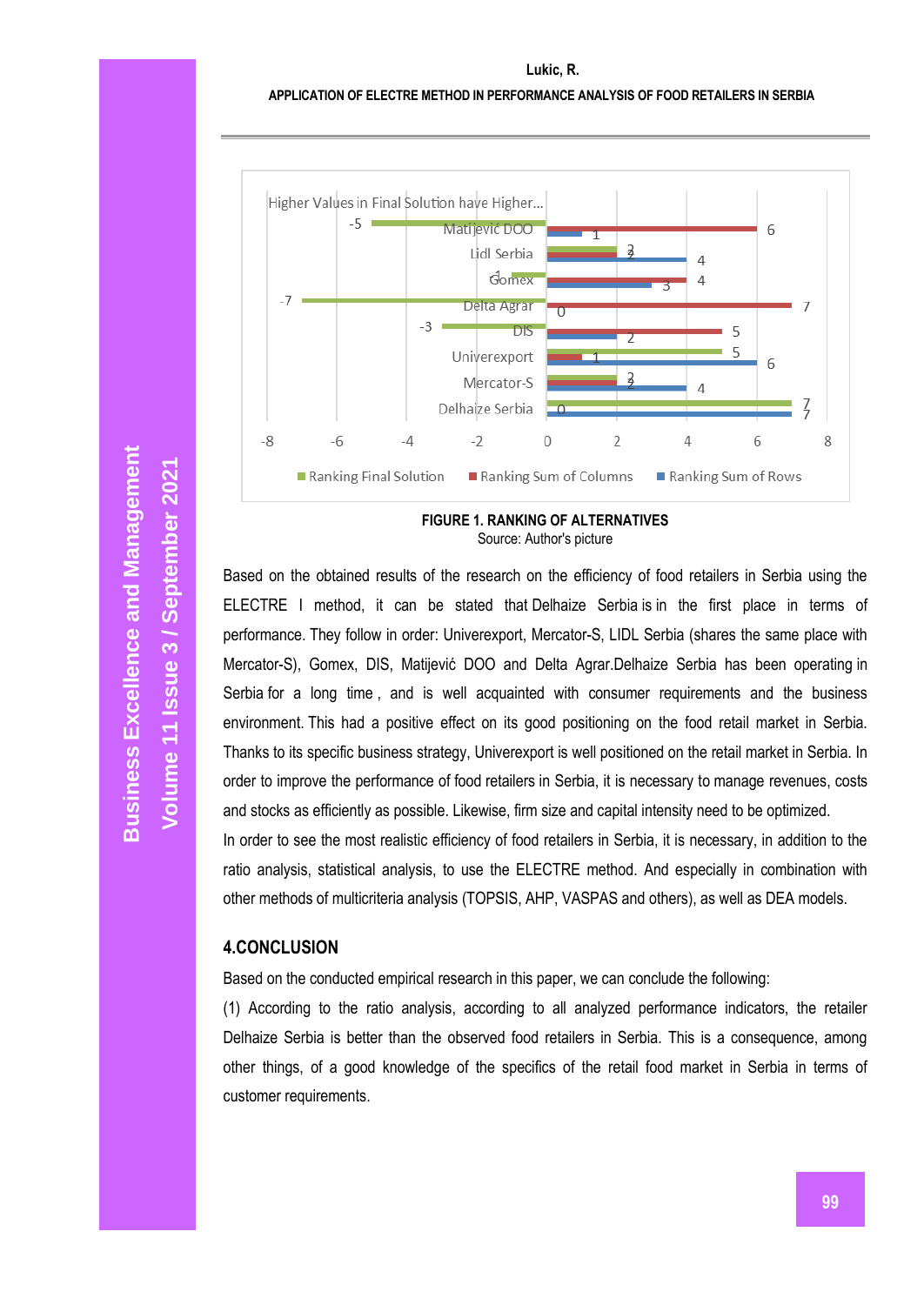(2) According to the obtained analysis results of the efficiency of food retailers in Serbia using the ELECTRE I method, it can be concluded that Delhaize Serbia is in the first place in terms of performance. They follow in order: Univerexport, Mercator-S, LIDL Serbia (shares the same place with Mercator-S), Gomex, DIS, Matijević DOO and Delta Agrar. Delhaize Serbia has been operating in Serbia for a long time, and is well acquainted with consumer requirements and the business environment. This had a positive effect on its good positioning on the food retail market in Serbia. Thanks to its specific business strategy, Univerexport is positioned in the retail food market in Serbia.

(3) In order to improve the performance of food retailers in Serbia, it is necessary to manage revenues, costs and stocks as efficiently as possible. Likewise, firm size and capital intensity need to be optimized. (4) Research on the example of food retailers in Serbia shows that the application of the Elektra method provides a realistic evaluation of the efficiency of food retailers as a starting point for improvement in the future by more efficient control of critical factors and application of relevant measures. For these reasons, generally speaking, its application in the analysis of the efficiency of food retailers is recommended. In addition, other methods of multi-criteria analysis should be used, such as VASPAS, ARAS, SAW and others.

# **REFERENCES**

- Adriyendi, S. (2015). Multi attribute decision making using simple additive weighting and weighted product in food choice. *Information Engineering and Electronic Business* , 6, 8-14.
- Berman, B. R., Evans, J. R., Chatterjee, P. M. (2018). *Retail Management: A Strategic Approach.* 13th Edition, Perason.
- Burinskiene, A., & Daskevic, D. (2014). Consumer demand: Online or retail stores. *Economics & Management* , 19 (2), 172-186.
- Gaur, L., Agarwal, V., Anshu, K. (2020). Fuzzy DEMATEL Approach to Identify the Factors Influencing Efficiency of Indian Retail Websites. In: Kapur P., Singh O., Khatri S., Verma A. (eds) Strategic System Assurance and Business Analytics. Asset Analytics (Performance and Safety Management). Springer, Singapore. [https://doi.org/10.1007/978-981-15-3647-2\\_6](https://translate.google.com/translate?hl=en&prev=_t&sl=sr&tl=en&u=https://doi.org/10.1007/978-981-15-3647-2_6).
- Churchman, C.W. and Ackoff, R. L. (1954). An approximate measure of value. *Journal of Operations Research Society of America* , 2 (1), 172-187.
- Ersoy, N. (2017). Performance measurement in retail industry by using a multi-criteria decision making methods. *Ege Academic Review* , 17 (4), 539–551. [https://doi.org/10.21121/eab.2017431302](https://translate.google.com/translate?hl=en&prev=_t&sl=sr&tl=en&u=https://doi.org/10.21121/eab.2017431302)
- Jain, V. and Raj, T. (2013). Evaluation of flexibility in FMS using SAW and WPM. DecisionScience Letters , 2 (4), 223-230.
- Khatrouch, I., Kermad, L., el Mhamedi, A., & Boujelbene, Y. (2017). A hybrid AHP-ELECTRE I multicriteria model for performance assessment and team selection. Organizational productivity and performance measurements using predictive modeling and analytics. *IGI Global*, 115-127.
- Levy, M., Weitz, B., Grewal, D. (2019). *Retailing Management*. 10<sup>th</sup> Edition, Mc Graw Hill. Lukić, R. (2011). *Evaluacija poslovnih performansi u maloprodaji*. Beograd: Ekonomski fakultet.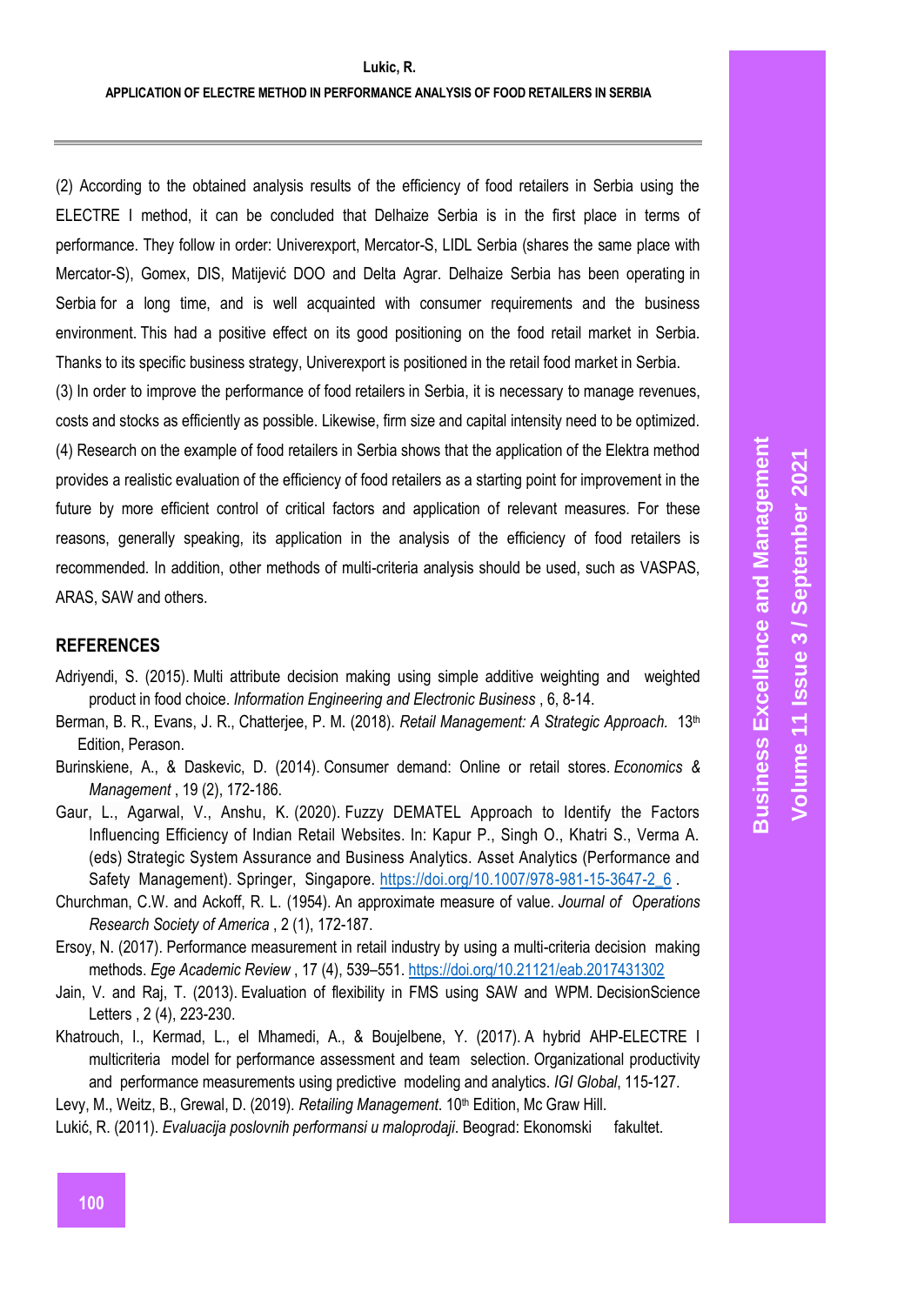- Lukic, R. and Hadrovic Zekic, B. (2019). Evaluation of efficiency of trade companies in Serbia using the DEA approach. Proceedings of the 19th International Scientific Conference BUSINESS LOGISTICS IN MODERN MANAGEMENT October 10-11, Osijek, Croatia, Josip Juraj Strossmayer University of Osijek, Faculty of Economics in Osijek, 145-165.
- Lukic, R, Hadrovic Zekic, B. and Crnjac Milic, D. (2020a). Financial performance evaluation of trading companies in Serbia using the integrated Fuzzy AHP - TOPSIS Approach. 9th INTERNATIONAL SCIENTIFIC SYMPOSIUM REGION, ENTREPRENEURSHIP, DEVELOPMENT, Under the auspices of: REPUBLIC OF CROATIA MINISTRY OF SCIENCE AND EDUCATION, Osijek, June, 690-703.
- Lukic, R., Vojteski Kljenak, D. and Andjelic, S. (2020 b ). ANALYZING FINANCIAL PERFORMANCES AND EFFICIENCY OF THE RETAIL FOOD IN SERBIA BY USING THE AHP - TOPSIS METHOD. *Economics of Agriculture*, 67(1), 55-68.

Lukić, R. (2020c). *Računovodstvo trgovinskih preduzeća*. Beograd: Ekonomski fakultet.

- Lukic, R. (2020d). ANALYSIS OF THE EFFICIENCY OF TRADE IN OIL DERIVATIVES IN SERBIA BY APPLYING THE FUZZY AHP-TOPSIS METHOD. *Business Excellence and Management*, 10 (3), 80-98.
- Lukic, R., Vojteski Kljenak, D., Anđelic, S. and Gavilovic, M. (2021a). Application WASPAS method in the evaluation of efficiency of agricultural enterprises in Serbia. *Economics of Agriculture* , 68( 2), 375-388.
- Lukic. R. (2021b). ANALYSIS OF THE EFFICIENCY OF INSURANCE COMPANIES BY LINES OF INSURANCE IN SERBIA USING THE COCOSO METHOD. *Tokovi osiguranja*, 2, 24-38. DOI: 10.5937 / TokOsig2102009L
- Lukić, R. (2021c). Analiza efikasnosti finansijskih institucija na bazi OCRA metode. *Tehnika*, 76(1), 103- 111. DOI: 10.5937/tehnika2101103L
- Lukic, R. (2021d). Application of MABAC Method in Evaluation of Sector Efficiency in Serbia. *Review of International Comparative Management*, 22(3), 400-417. DOI: 10.24818/RMCI.2021.3.400
- Lukic, R. (2021e). APPLICATION OF THE EDAS METHOD IN THE EVALUATION OF BANK EFFICIENCY IN SERBIA. *Bankarstvo*, 50(2), 13-24. *doi:* 10.5937/bankarstvo2102064L
- Milani, A. S., Shanian, A., & El-Lahham, C. (2006). Using different ELECTRE methods in strategic planning in the presence of human behavioral resistance. *Advances in decision sciences* , 1-19.
- Memariani, A., Amini, B. and Alinezhad, A. (2009). Sensitivity analysis of Simple Additive Weighting method (SAW): The results of change in the weight of one attribute on the 77 final ranking of alternatives. *Journal of Industrial Engineering* , 2 (4), 13-18. Retrieved from http://www.qjie.ir/?\_  $action = articleInfo & article = 28$
- Vural, D. & Köse, E. (2020). Selection of Alternative Filling Material in The Bed Production with AHP and ELECTRE Methods. *Journal of Applied Research on Industrial Engineering,* 7 (2), 163–176.
- Velasquez, M. and Hester, P. T. (2013). An analysis of multi-criteria decision making methods. *International Journal of Operations Research* , 10, 56–66.
- Triantaphyllou, E., Shu, B., Sanchez, S. N., & Ray, T. (1998). Multi-criteria decision making: an operations research approach. *Encyclopedia of electrical and electronics engineering*, 15 (175- 186.
- Wu, M. C. (2019). Comparative study of ELECTRE methods with intuitionistic fuzzy sets applied on consumer decision making case. *Eur. J. Eng. Res. Sci* ., 4 (10), 103–110.

**Volume 11 Issue** 

**/ September 2021**